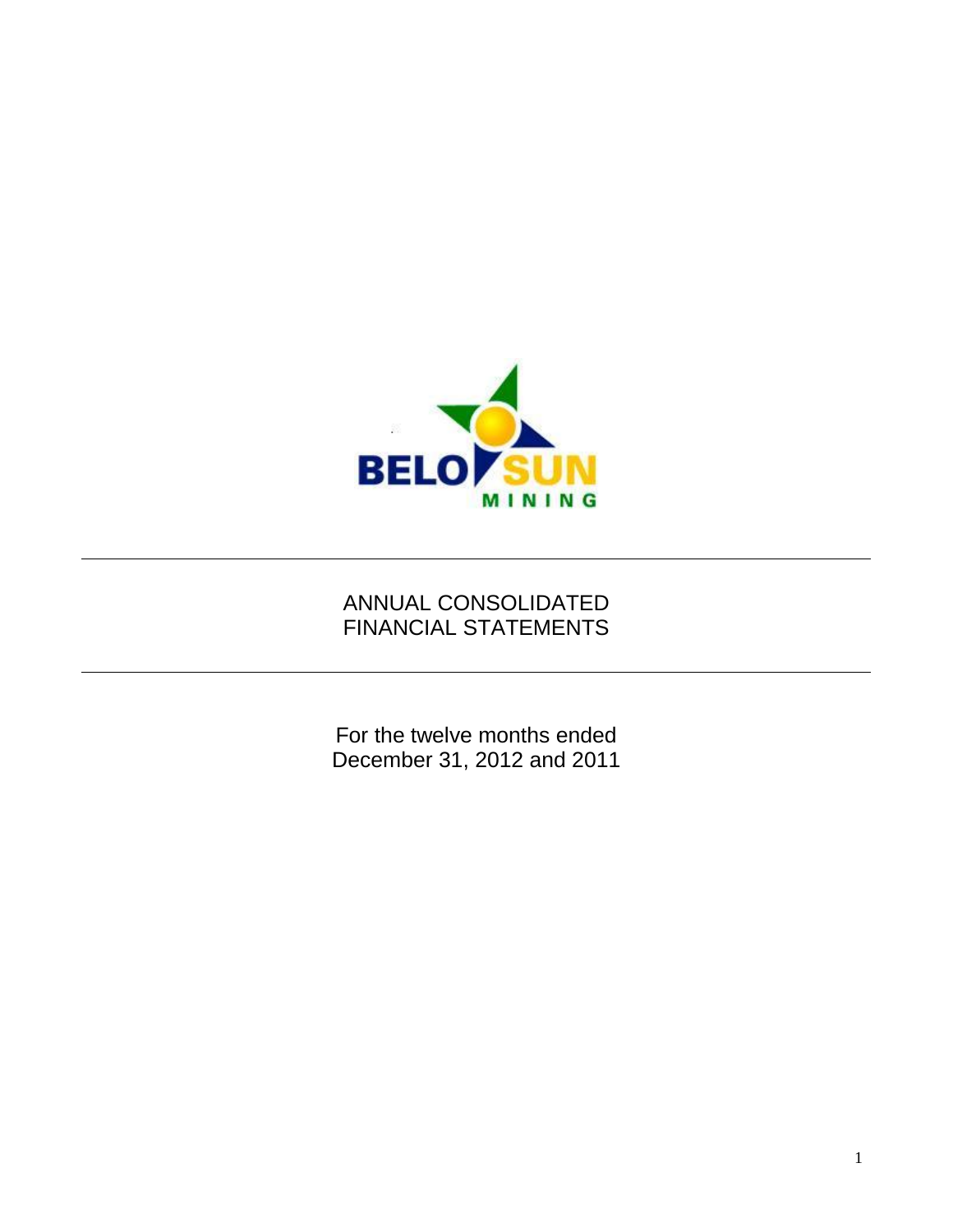

## **INDEPENDENT AUDITORS' REPORT**

To the Shareholders of **Belo Sun Mining Corp.** Collins Barrow Toronto LLP 11 King Street West Suite 700, P.O. Box 27 Toronto, Ontario M5H 4C7 Canada

T. 416.480.0160 F. 416.480.2646

www.collinsbarrow.com

We have audited the accompanying consolidated financial statements of Belo Sun Mining Corp. and its subsidiaries, which comprise the consolidated statements of financial position as at December 31, 2012 and December 31, 2011 and the consolidated statements of comprehensive loss, cash flows, and changes in equity for the years then ended, and a summary of significant accounting policies and other explanatory information.

#### *Management's Responsibility for the Consolidated Financial Statements*

Management is responsible for the preparation and fair presentation of these consolidated financial statements in accordance with International Financial Reporting Standards, and for such internal control as management determines is necessary to enable the preparation of consolidated financial statements that are free from material misstatement, whether due to fraud or error.

#### *Auditor's Responsibility*

Our responsibility is to express an opinion on these consolidated financial statements based on our audits. We conducted our audits in accordance with Canadian generally accepted auditing standards. Those standards require that we comply with ethical requirements and plan and perform the audits to obtain reasonable assurance about whether the consolidated financial statements are free from material misstatement.

An audit involves performing procedures to obtain audit evidence about the amounts and disclosures in the consolidated financial statements. The procedures selected depend on the auditor's judgment, including the assessment of the risks of material misstatement of the consolidated financial statements, whether due to fraud or error. In making those risk assessments, the auditor considers internal control relevant to the entity's preparation and fair presentation of the consolidated financial statements in order to design audit procedures that are appropriate in the circumstances, but not for the purpose of expressing an opinion on the effectiveness of the entity's internal control. An audit also includes evaluating the appropriateness of accounting policies used and the reasonableness of accounting estimates made by management, as well as evaluating the overall presentation of the consolidated financial statements.

We believe that the audit evidence we have obtained in our audits is sufficient and appropriate to provide a basis for our audit opinion.

#### *Opinion*

In our opinion, the consolidated financial statements present fairly, in all material respects, the financial position of Belo Sun Mining Corp. and its subsidiaries as at December 31, 2012 and December 31, 2011 and its financial performance and its cash flows for the years then ended, in accordance with International Financial Reporting Standards.

Colline Barrow Toronto LLP

Licensed Public Accountants Chartered Accountants March 27, 2013 Toronto, Ontario

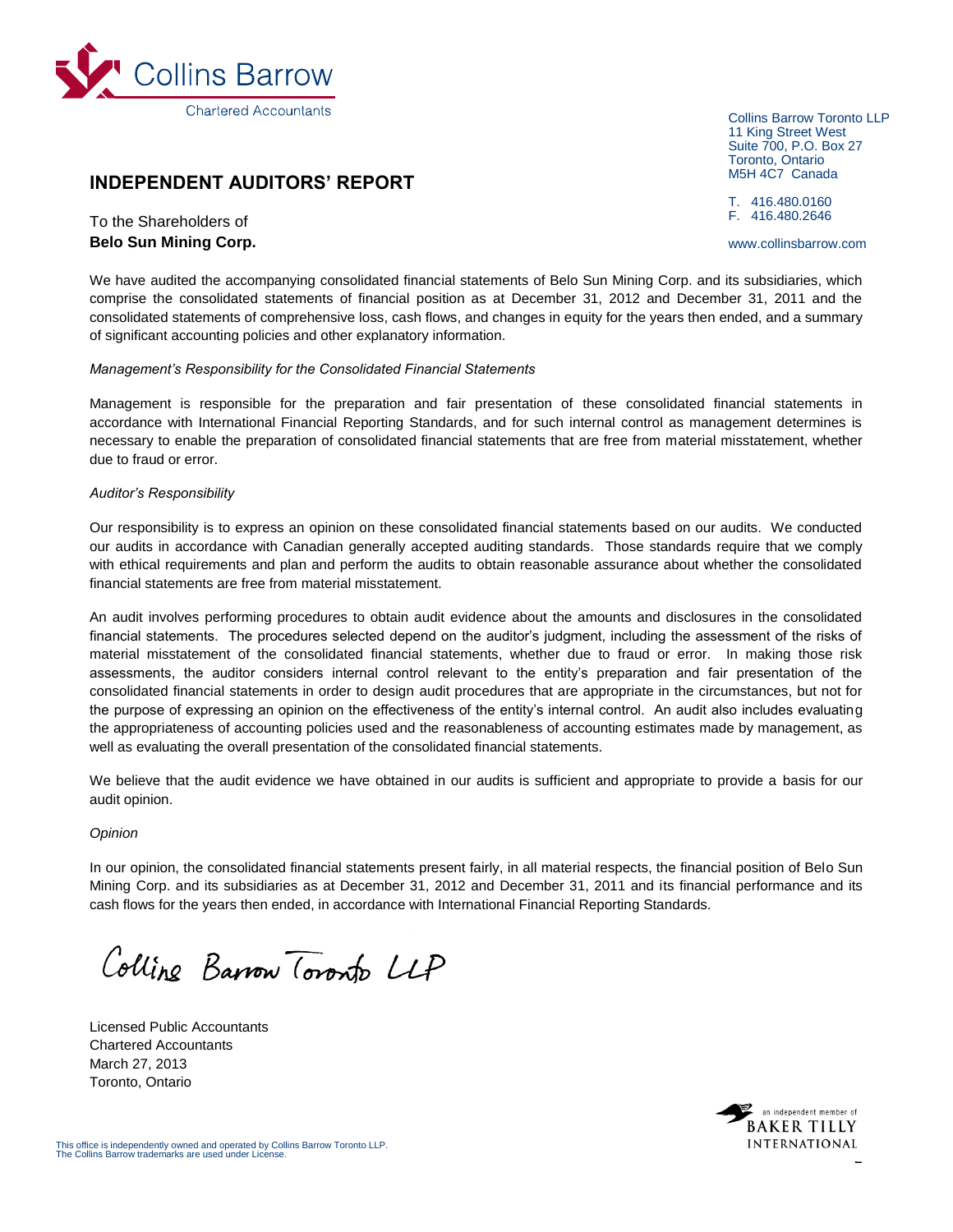## **Consolidated Statements of Financial Position Belo Sun Mining Corp.**

## **(Expressed in Canadian dollars)**

|                                          |                          | December 31,    |                  |
|------------------------------------------|--------------------------|-----------------|------------------|
|                                          | <b>Notes</b>             | 2012            | 2011             |
| <b>Assets</b>                            |                          |                 |                  |
| <b>Current assets</b>                    |                          |                 |                  |
| Cash and cash equivalents                | \$                       | 45,977,241      | 32,415,945<br>\$ |
| Prepaid expenses and sundry receivables  | 3                        | 885,413         | 392,823          |
|                                          |                          | 46,862,654      | 32,808,768       |
| <b>Non-current assets</b>                |                          |                 |                  |
| Property and equipment                   | 6                        | 6,394,504       | 1,146,689        |
| Term investment                          | 5                        | 524,131         | 548,968          |
| <b>Total Assets</b>                      | $\overline{\mathcal{S}}$ | 53,781,289      | \$34,504,425     |
| <b>Liabilities and Equity</b>            |                          |                 |                  |
| <b>Current liabilities</b>               |                          |                 |                  |
| Accounts payable and accrued liabilities | \$<br>7                  | 4,825,228       | \$<br>2,164,777  |
| <b>Finance leases</b>                    | 8                        | 26,397          | 60,264           |
| <b>Current taxes</b>                     | 17                       | 7,091           | 7,091            |
|                                          |                          | 4,858,716       | 2,232,132        |
| <b>Non-current liabilities</b>           |                          |                 |                  |
| Finance leases                           | 8                        | 10,313          | 6,481            |
| Deferred taxes                           | 17                       | 7,091           | 14,182           |
|                                          |                          | 4,876,120       | 2,252,795        |
| <b>Equity</b>                            |                          |                 |                  |
| Share capital                            | 9                        | 157, 177, 638   | 96,276,107       |
| Share-based payments reserve             | 10                       | 13,270,262      | 8,782,612        |
| Accumulated other comprehensive loss     |                          | (497, 425)      | (99, 707)        |
| <b>Deficit</b>                           |                          | (121, 045, 306) | (72, 707, 382)   |
| <b>Total Equity</b>                      |                          | 48,905,169      | 32,251,630       |
| <b>Total Liabilities and Equity</b>      | \$                       | 53,781,289      | \$34,504,425     |
| Commitments and contingencies            | 16                       |                 |                  |
|                                          |                          |                 |                  |
| Approved on behalf of the Directors:     |                          |                 |                  |
| "Peter Tagliamonte"                      |                          | "Mark Eaton"    |                  |
| <b>Director</b>                          |                          | Director        |                  |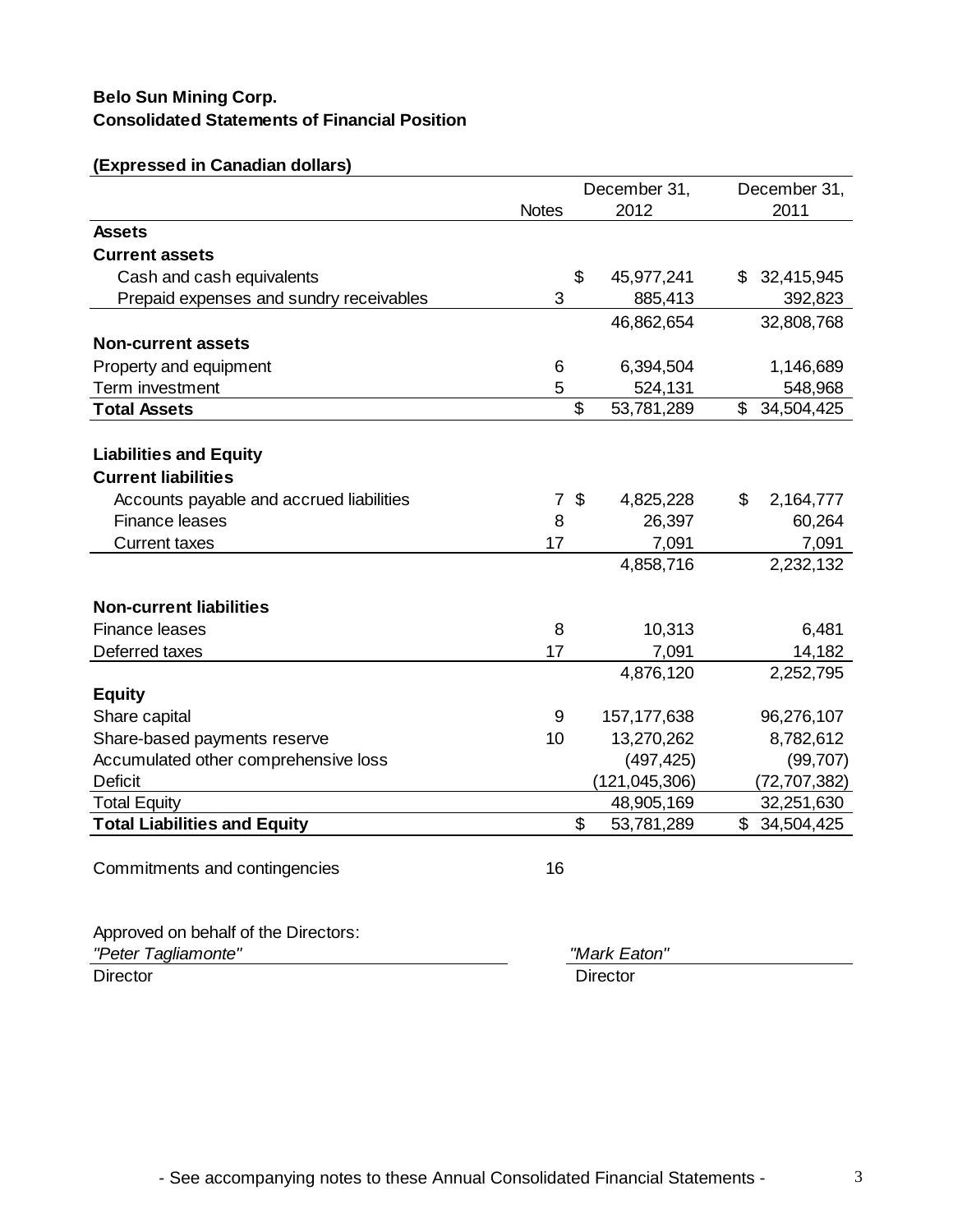## **Consolidated Statements of Comprehensive Loss Belo Sun Mining Corp.**

## **(Expressed in Canadian dollars)**

|                                                        | Twelve months ended |                           |                |  |  |  |
|--------------------------------------------------------|---------------------|---------------------------|----------------|--|--|--|
|                                                        |                     | December 31,              |                |  |  |  |
|                                                        | <b>Notes</b>        | 2012                      | 2011           |  |  |  |
| <b>Expenses</b>                                        |                     |                           |                |  |  |  |
| Management fees paid to directors                      | 15                  | $\mathfrak{P}$<br>559,803 | \$<br>412,484  |  |  |  |
| Salaries, wages and consulting fees                    |                     | 2,933,486                 | 1,390,178      |  |  |  |
| Legal fees                                             |                     | 30,360                    | 41,376         |  |  |  |
| Audit fees                                             |                     | 185,320                   | 91,699         |  |  |  |
| General and administration                             |                     | 2,218,312                 | 1,699,171      |  |  |  |
| Amortization                                           |                     | 256,082                   | 127,059        |  |  |  |
| Share-based payments                                   | 10                  | 7,164,550                 | 4,380,758      |  |  |  |
| Exploration and evaluation expenses                    | 4                   | 29,694,408                | 21,745,781     |  |  |  |
| <b>Engineering studies</b>                             | 4                   | 6,110,388                 | 2,674,085      |  |  |  |
| Foreign exchange loss                                  |                     | 169,998                   | 1,654,411      |  |  |  |
| Loss from operations                                   |                     | (49, 322, 707)            | (34, 217, 002) |  |  |  |
|                                                        |                     |                           |                |  |  |  |
| Interest income                                        |                     | 1,137,926                 | 1,347,043      |  |  |  |
| Unrealized loss on derivative liability                | 4                   | (223, 985)                |                |  |  |  |
| Gain on sale of asset                                  | 6                   | 1,132                     |                |  |  |  |
| Net loss for the year                                  |                     | (48, 407, 634)            | (32,869,959)   |  |  |  |
| Exchange differences on translating foreign operations |                     | (397, 718)                | 18,920         |  |  |  |
| Comprehensive loss for the year                        |                     | \$(48,805,352)            | \$(32,851,039) |  |  |  |
|                                                        |                     |                           |                |  |  |  |
| Loss per share                                         | 12                  |                           |                |  |  |  |
|                                                        |                     |                           |                |  |  |  |
| <b>Basic</b>                                           |                     | (0.21)<br>\$              | (0.17)<br>\$   |  |  |  |
| <b>Diluted</b>                                         |                     | \$<br>$(0.21)$ \$         | (0.17)         |  |  |  |
| Weighted average number of shares outstanding:         |                     |                           |                |  |  |  |
| Basic and diluted                                      |                     | 234,592,706               | 193,116,806    |  |  |  |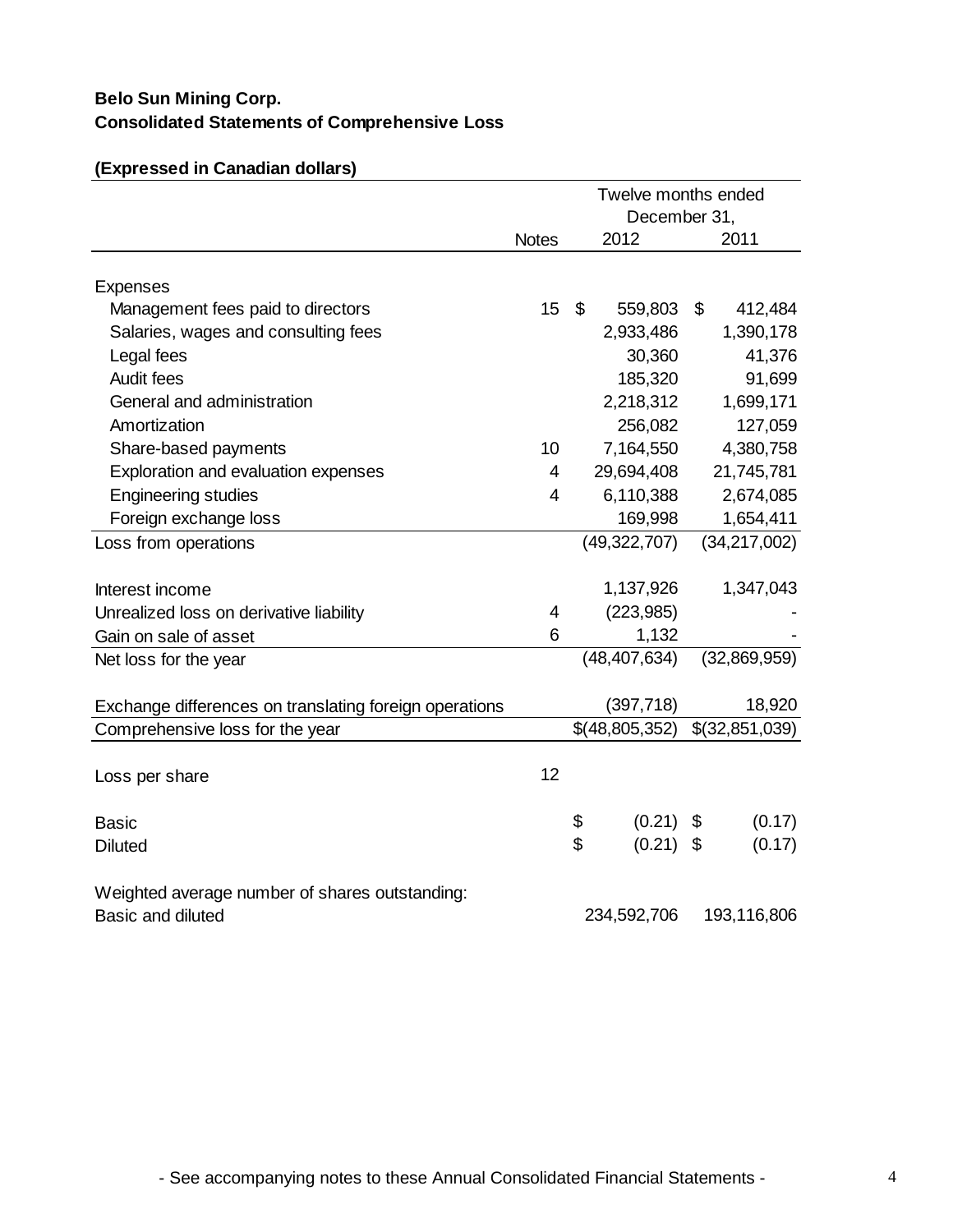## **Consolidated Statements of Cash Flows Belo Sun Mining Corp.**

## **(Expressed in Canadian dollars)**

|                                                     | Twelve months ended |                    |                                 |  |  |
|-----------------------------------------------------|---------------------|--------------------|---------------------------------|--|--|
|                                                     |                     | December 31,       |                                 |  |  |
|                                                     | <b>Notes</b>        | 2012               | 2011                            |  |  |
| Cash provided by (used in) operations:              |                     |                    |                                 |  |  |
| Net (loss)                                          |                     |                    | $$(48,407,634)$ $$(32,869,959)$ |  |  |
| Items not involving cash:                           |                     |                    |                                 |  |  |
| Share-based payments                                | 10                  | 7,164,550          | 4,380,758                       |  |  |
| Amortization                                        |                     | 256,082            | 127,059                         |  |  |
| Gain on sale of asset                               | 6                   | (1, 132)           |                                 |  |  |
| Interest income                                     |                     | (1, 137, 926)      | (1,347,043)                     |  |  |
| Interest income received                            |                     | 1,100,476          | 1,296,975                       |  |  |
| Unrealized loss on derivative liability             |                     | 223,985            |                                 |  |  |
| Unrealized loss on foreign exchange                 |                     | 819,507            | 1,523,123                       |  |  |
| Working capital adjustments:                        |                     |                    |                                 |  |  |
| Change in prepaid expenses and sundry receivables   |                     | (492, 590)         | (198, 154)                      |  |  |
| Change in accounts payables and accrued liabilities |                     | 210,054            | 1,090,369                       |  |  |
| Change in income taxes                              |                     | (7,091)            | (7,091)                         |  |  |
| Net cash (used) by operating activities             |                     | (40, 271, 719)     | (26,003,963)                    |  |  |
|                                                     |                     |                    |                                 |  |  |
| <b>Investing activities</b>                         |                     |                    |                                 |  |  |
| Expenditures on property and equipment              |                     | (3,283,980)        | (695, 340)                      |  |  |
| Proceeds from sale of asset                         |                     | 26,801             |                                 |  |  |
| Net cash (used) in investing activities             |                     | (3, 257, 179)      | (695, 340)                      |  |  |
|                                                     |                     |                    |                                 |  |  |
| <b>Financing activities</b>                         |                     |                    |                                 |  |  |
| Proceeds from issuance of shares / units            |                     | 50,008,000         | 51,842,000                      |  |  |
| Share issuance costs                                |                     | (2,974,643)        | (3,515,942)                     |  |  |
| Exercise of warrants/options                        |                     | 11,260,984         | 5,216,628                       |  |  |
| Finance lease payments                              |                     | (67, 623)          | (92, 199)                       |  |  |
| Net cash provided by financing activities           |                     | 58,226,718         | 53,450,487                      |  |  |
|                                                     |                     |                    |                                 |  |  |
| Change in cash and cash equivalents                 |                     | 14,697,820         | 26,751,184                      |  |  |
| Cash and cash equivalents, beginning of the year    |                     | 32,415,945         | 7,127,226                       |  |  |
| Effect of exchange rate on cash held                |                     | (1, 136, 524)      | (1,462,465)                     |  |  |
| Cash and cash equivalents, end of the year          |                     | \$45,977,241       | \$32,415,945                    |  |  |
|                                                     |                     |                    |                                 |  |  |
| Cash and cash equivalents are comprised of:         |                     |                    |                                 |  |  |
| Cash in bank                                        |                     | 36,786,718<br>S.   | \$12,290,783                    |  |  |
| Short-term money market instruments                 |                     | 9,190,523<br>\$.   | \$20,125,162                    |  |  |
|                                                     |                     | \$45,977,241       | \$32,415,945                    |  |  |
|                                                     |                     |                    |                                 |  |  |
| <b>Supplemental Information:</b>                    |                     |                    |                                 |  |  |
| Accounts payable and accrued liabilities related to |                     |                    |                                 |  |  |
| the acquisition of land                             |                     | 2,450,403 \$<br>\$ |                                 |  |  |

- See accompanying notes to these Annual Consolidated Financial Statements - 5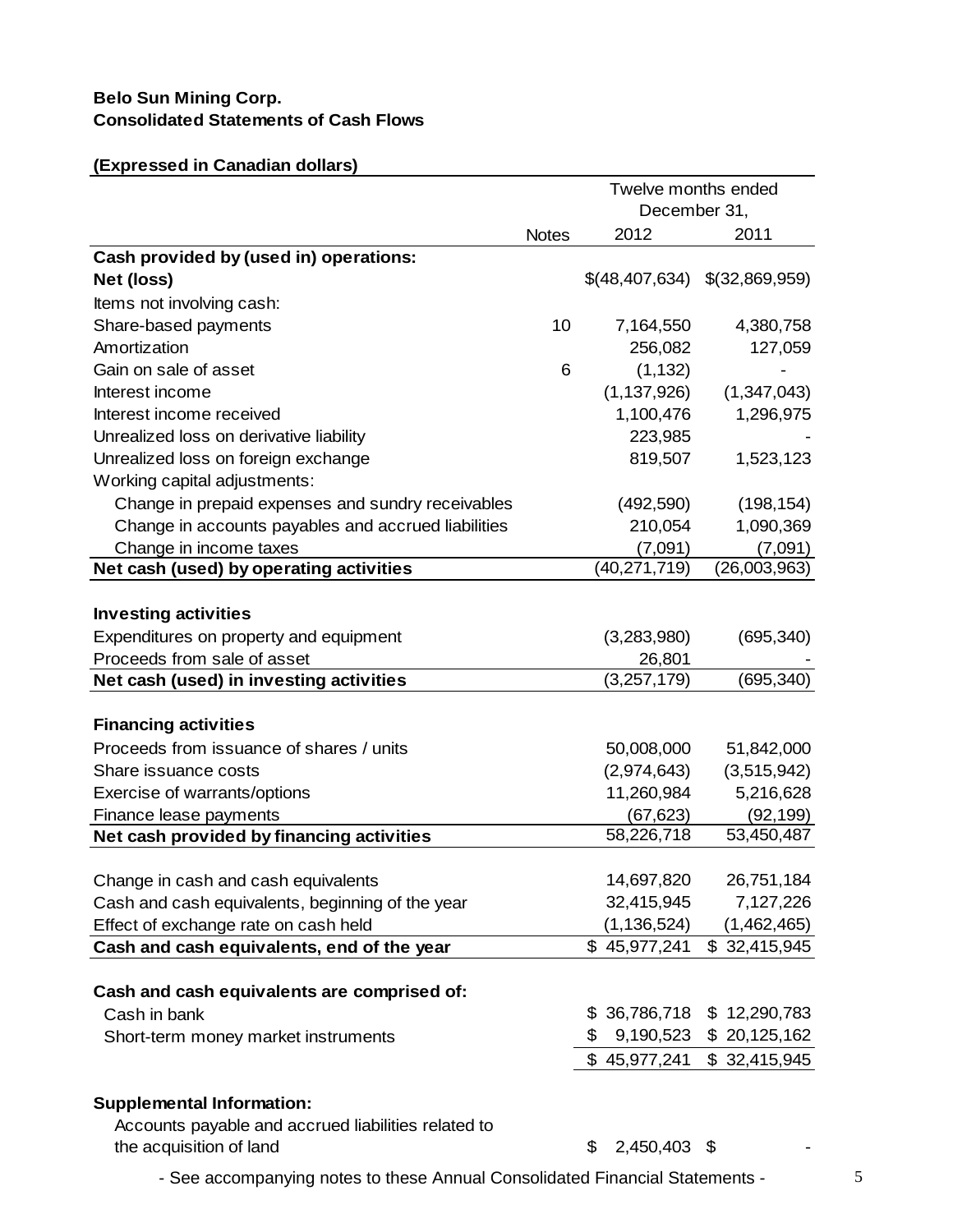## **Belo Sun Mining Corp. Consolidated Statements of Changes in Equity**

## **(Expressed in Canadian dollars)**

|                                                         |             |                      | Accumulated   |    |               |                      |                |  |  |
|---------------------------------------------------------|-------------|----------------------|---------------|----|---------------|----------------------|----------------|--|--|
|                                                         |             |                      | Share-Based   |    | Other         |                      |                |  |  |
|                                                         | Number      |                      | Payments      |    | Comprehensive |                      |                |  |  |
|                                                         | of Shares   | <b>Share Capital</b> | Reserve       |    | (Loss)        | <b>Deficit</b>       | Total          |  |  |
| Balance, December 31, 2011                              | 207,604,334 | \$96,276,107         | \$8,782,612   | \$ | (99, 707)     | (72, 707, 382)<br>\$ | \$32,251,630   |  |  |
| Public offering (Note 9)                                | 35,720,000  | 50,008,000           |               |    |               |                      | 50,008,000     |  |  |
| Share issuance costs                                    |             | (2,974,643)          |               |    |               |                      | (2,974,643)    |  |  |
| Exercise of stock options                               | 1,070,600   | 650,134              |               |    |               |                      | 650,134        |  |  |
| Valuation allocation on exercise of stock options       |             | 376,105              | (376, 105)    |    |               |                      |                |  |  |
| Exercise of warrants                                    | 21,515,600  | 10,610,850           |               |    |               |                      | 10,610,850     |  |  |
| Value of warrants granted on exercise of units          |             | (293,900)            | 293,900       |    |               |                      |                |  |  |
| Valuation allocation on exercise of warrants            |             | 2,524,985            | (2,524,985)   |    |               |                      |                |  |  |
| Valuation allocation for expiry of warrants and options |             |                      | (69, 710)     |    |               | 69,710               |                |  |  |
| Comprehensive (loss)                                    |             |                      | 7,164,550     |    | (397, 718)    | (48, 407, 634)       | (41, 640, 802) |  |  |
| Balance, December 31, 2012                              | 265,910,534 | \$157,177,638        | \$13,270,262  | \$ | (497, 425)    | \$(121, 045, 306)    | \$48,905,169   |  |  |
|                                                         |             |                      |               |    |               |                      |                |  |  |
| Balance, December 31, 2010                              | 149,158,834 | 40,829,667           | \$6,401,610   | S. | (118, 627)    | S<br>(39, 933, 424)  | \$7,179,226    |  |  |
| Public offering (Note 9)                                | 45,080,000  | 51,842,000           |               |    |               |                      | 51,842,000     |  |  |
| Share issuance costs                                    |             | (3,515,942)          |               |    |               |                      | (3,515,942)    |  |  |
| Value of warrants granted on exercise of units          |             | (237,000)            | 237,000       |    |               |                      |                |  |  |
| Exercise of stock options                               | 2,659,000   | 1,397,078            |               |    |               |                      | 1,397,078      |  |  |
| Valuation allocation on exercise of stock options       |             | 958,656              | (958, 656)    |    |               |                      |                |  |  |
| <b>Exercise of warrants</b>                             | 10,706,500  | 3,819,550            |               |    |               |                      | 3,819,550      |  |  |
| Valuation allocation on exercise of warrants            |             | 1,182,098            | (1, 182, 098) |    |               |                      |                |  |  |
| Valuation allocation for expiry of warrants and options |             |                      | (96,001)      |    |               | 96,001               |                |  |  |
| Comprehensive (loss)                                    |             |                      | 4,380,757     |    | 18,920        | (32,869,959)         | (28, 470, 282) |  |  |
| Balance, December 31, 2011                              | 207,604,334 | 96,276,107<br>\$     | \$8,782,612   | \$ | (99, 707)     | (72, 707, 382)<br>\$ | \$32,251,630   |  |  |

- See accompanying notes to these Annual Consolidated Financial Statements -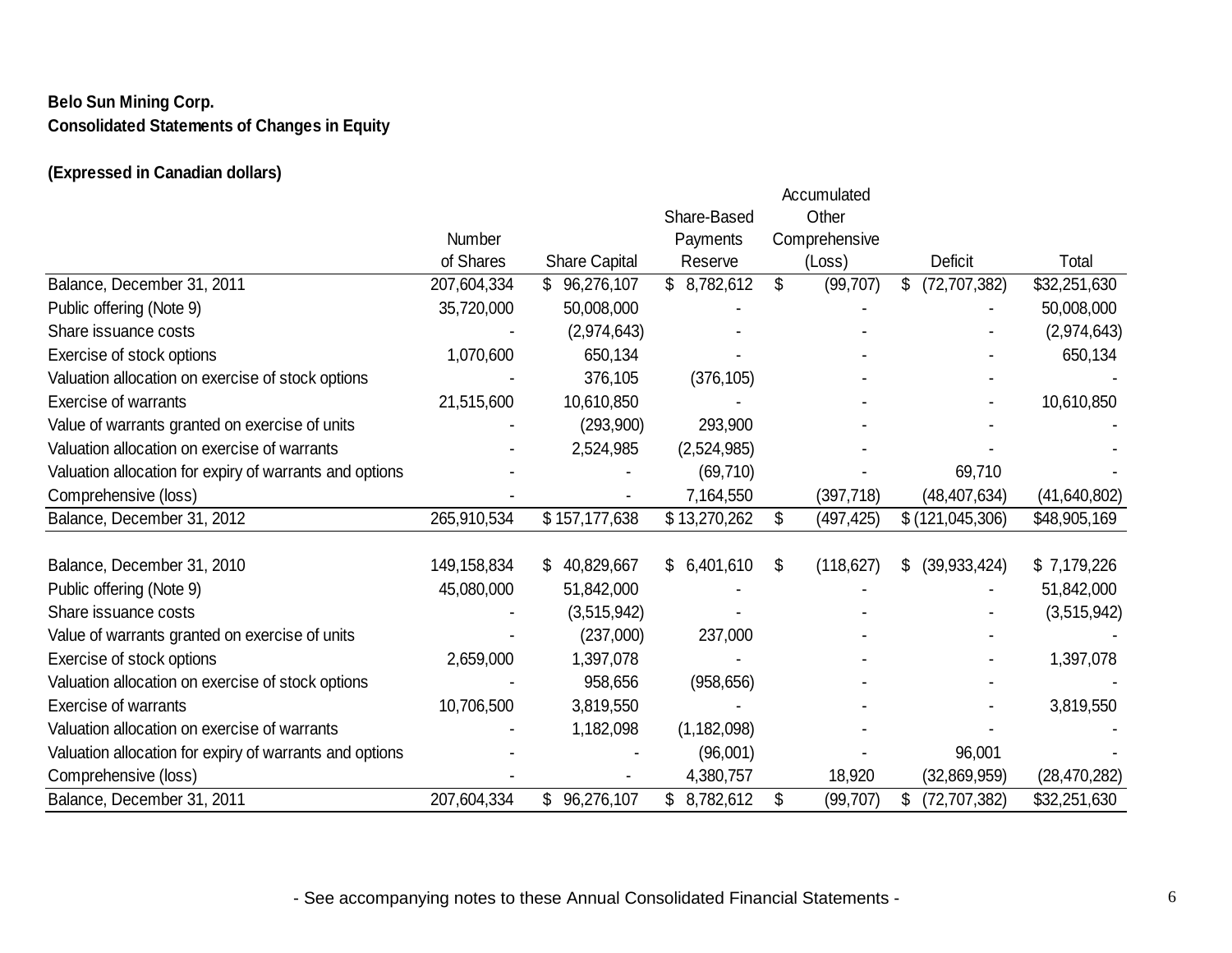## **1. Nature of operations**

Belo Sun Mining Corp. ("Belo Sun" or the "Company"), through its subsidiaries, is a gold exploration company engaged in the exploration of properties located in Brazil. The Company is a publicly listed company incorporated in the Province of Ontario. The Company's shares are listed on the Toronto Stock Exchange. The Company's head office is located at 65 Queen Street West, 8<sup>th</sup> Floor, Toronto, Ontario, Canada, M5H 2M5.

Although the Company has taken steps to verify title to the properties on which it is conducting exploration and in which it has an interest, in accordance with industry standards for the current stage of exploration of such properties, these procedures do not guarantee the Company's title. Property title may be subject to unregistered prior agreements, unregistered claims, aboriginal claims and noncompliance with regulatory and environmental requirements.

The business of mining and exploring for minerals involves a high degree of risk and there can be no assurance that current exploration programs will result in profitable mining operations. The Company's continued existence is dependent upon the preservation of its interests in the underlying properties, the discovery of economically recoverable reserves, the achievement of profitable operations, or the ability of the Company to raise additional financing, if necessary, or alternatively upon the Company's ability to dispose of its interests on an advantageous basis. Changes in future conditions could require material write-downs of the carrying values. The Company's mining assets that are located outside of North America are subject to the risk of foreign investment, including increases in taxes and royalties, renegotiation of contracts, expropriation and currency exchange fluctuations and restrictions.

## **2. Significant accounting policies**

### **a) Statement of compliance**

These annual consolidated financial statements of the Company and its subsidiaries have been prepared in accordance with International Financial Reporting Standards ("IFRS") issued and outstanding as at December 31, 2012. The policies as set out below were consistently applied to all the periods presented unless otherwise noted. The Board of Directors approved these annual consolidated financial statements for issue on March 27, 2013.

## **b) Basis of preparation**

These annual consolidated financial statements were prepared on a going concern basis, under the historical cost convention, as modified by the revaluation of financial assets and financial liabilities (including derivative instruments) at fair value through profit or loss.

Those accounting policies are based on the IFRS standards and International Financial Reporting Interpretations Committee ("IFRIC") interpretations. The policies set out below were consistently applied to all the periods presented unless otherwise noted below.

The preparation of financial statements requires the use of certain critical accounting estimates. It also requires management to exercise judgement in applying the Company's accounting policies.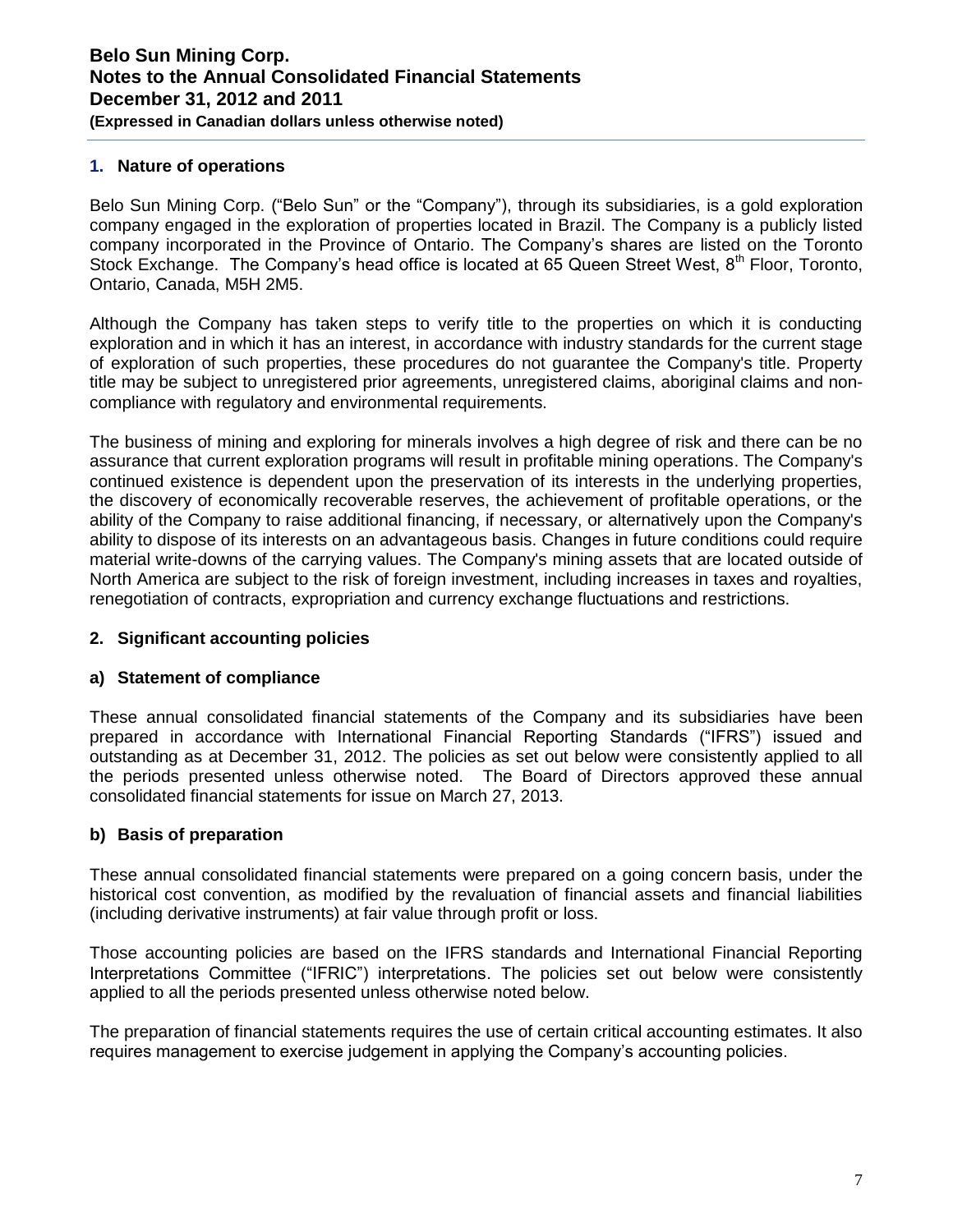## **c) Future accounting changes**

Certain new standards, interpretations, amendments and improvements to existing standards were issued by the IASB or IFRIC that are mandatory for accounting periods beginning after January 1, 2013 or later periods. Updates that are not applicable or are not consequential to the Company have been excluded thereof.

IFRS 9, Financial Instruments: Classification and Measurement, effective for annual periods beginning on or after January 1, 2015, with early adoption permitted, introduces new requirements for the classification and measurement of financial instruments. Management anticipates that this standard will be adopted in the Company's financial statements for the period beginning January 1, 2015, and has not yet considered the potential impact of the adoption of IFRS 9.

IFRS 10, Consolidated Financial Statements, establishes principles for the presentation and preparation of consolidated financial statements when an entity controls one or more other entities. This standard (i) requires a parent entity (an entity that controls one or more other entities) to present consolidated financial statements; (ii) defines the principle of control, and establishes control as the basis for consolidation; (iii) sets out how to apply the principle of control to identify whether an investor controls an investee and therefore must consolidate the investee; and (iv) sets out the accounting requirements for the preparation of consolidated financial statements. IFRS 10 supersedes IAS 27 Consolidated and Separate Financial Statements and SIC-12 Consolidation—Special Purpose Entities and is effective for annual periods beginning on or after January 1, 2013, with early application permitted. The Company has not yet determined the impact of the amendments to IFRS 10 on its financial statements.

IFRS 11, Joint Arrangements, establishes the core principle that a party to a joint arrangement determines the type of joint arrangement in which it is involved by assessing its rights and obligations and accounts for those rights and obligations in accordance with that type of joint arrangement. This standard is effective for annual periods beginning on or after January 1, 2013, with early application permitted. The Company has not yet determined the impact of the amendments to IFRS 11 on its financial statements.

IFRS 12, Disclosure of Involvement with Other Entities, requires the disclosure of information that enables users of financial statements to evaluate the nature of, and risks associated with, its interests in other entities and the effects of those interests on its financial position, financial performance and cash flows. This standard is effective for annual periods beginning on or after January 1, 2013, with early application permitted. The Company has not yet determined the impact of the amendments to IFRS 12 on its financial statements.

IFRS 13, Fair Value Measurement, defines fair value, sets out in a single IFRS a framework for measuring fair value and requires disclosures about fair value measurements. IFRS 13 applies when another IFRS requires or permits fair value measurements or disclosures about fair value measurements (and measurements, such as fair value less costs to sell, based on fair value or disclosures about those measurements), except for: share-based payment transactions within the scope of IFRS 2 (Share-based Payments); leasing transactions within the scope of IAS (17 Leases); measurements that have some similarities to fair value but that are not fair value, such as net realizable value in IAS 2 (Inventories); or value in use in IAS 36 (Impairment of Assets). This standard is effective for annual periods beginning on or after January 1, 2013, with early application permitted. The Company has not yet determined the impact of the amendments to IFRS 13 on its financial statements.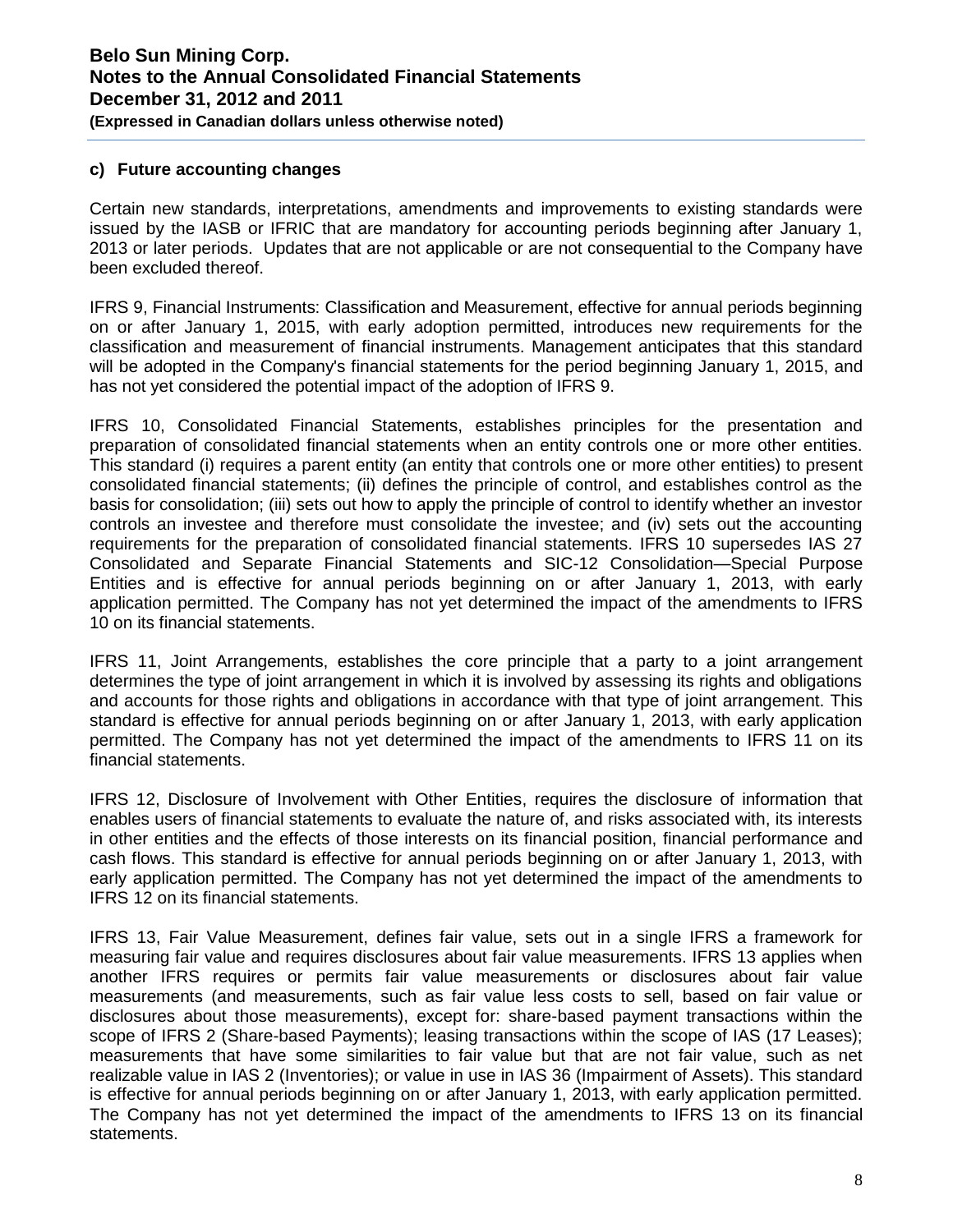**(Expressed in Canadian dollars unless otherwise noted)** 

IFRIC Interpretation 20, *Stripping Costs in the Production Phase of a Surface Mine* was issued by the IFRIC in October 2011. IFRIC 20 applies to all types of natural resources that are extracted using the surface mining activity process. IFRIC 20 may represent a change in accounting practice for some Canadian mining entities. Specifically, IFRIC 20 permits capitalization of stripping costs if all of the following three criteria are met:

- probability of future economic benefit (improved access to the ore body) flowing to the entity;
- identifiability of the component of the ore body for which access has been improved; and
- measurability of the costs associated to the stripping activity.

Furthermore, where the costs of the stripping activity asset and of the inventory produced are not separately identifiable, IFRIC 20 provides a more detailed cost allocation guidance based on a relevant production measure that allows allocation between inventory produced and the stripping activity asset. IFRIC 20 is effective for annual periods beginning on or after January 1, 2013. Early application is permitted.

IAS 1, *Presentation of Financial Statements* ("IAS 1"), has been amended to require entities to separate items presented in other comprehensive income ("OCI") into two groups, based on whether or not items may be recycled in the future. Entities that choose to present OCI items before tax will be required to show the amount of tax related to the two groups separately. The amendment is effective for annual periods beginning on or after July 1, 2012 with earlier application permitted. The Company has not yet determined the impact of the amendments to IAS 1 on its financial statements.

## **d) Principles of consolidation**

## **(i) Subsidiaries**

All entities in which the Company has a controlling interest, specifically when it has the power to direct the financial and operational policies of these companies to obtain benefit from their operations, are fully consolidated from the date that control commences until the date that control ceases.

A controlling position is assumed to exist where the Company holds, directly or indirectly, a voting interest exceeding 50%, and where no other shareholder or group of shareholders exercises substantive participating rights which would enable it to veto or to block ordinary decisions taken by the Company.

A controlling position also exists where the Company, holding an interest of 50% or less in an entity, possesses control over more than 50% of the voting rights by virtue of an agreement with other investors, power to direct the financial and operational policies of the entity by virtue of a statute or contract, power to appoint or remove from office the majority of the members of the Board of Directors or equivalent management body, or the power to assemble the majority of voting rights at meetings of the Board of Directors or equivalent management body. The Company consolidates special purpose entities which it controls in substance because it has the right to obtain a majority of benefits, or because it retains the majority of residual risks inherent in the special purpose entity or its assets.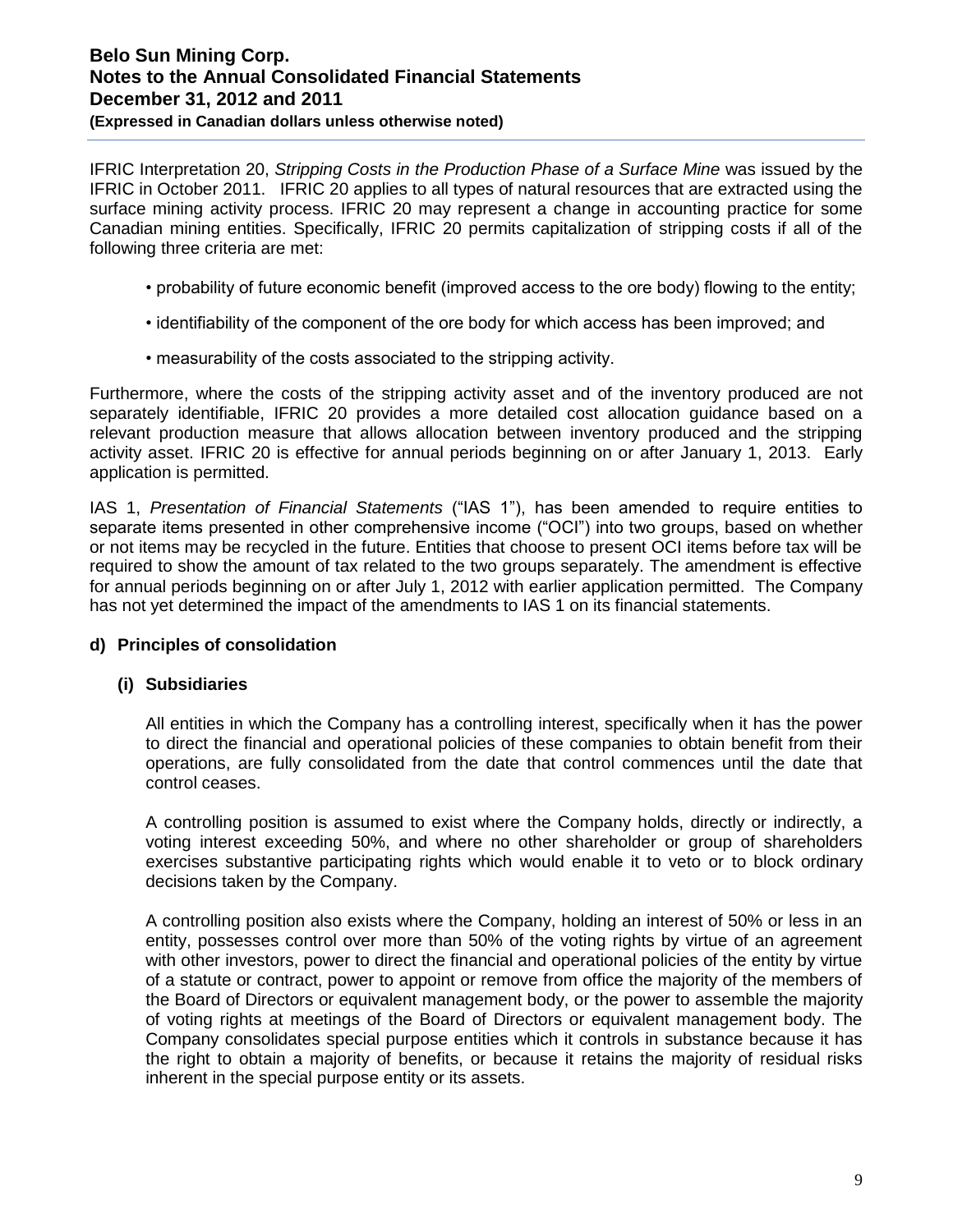## **(Expressed in Canadian dollars unless otherwise noted)**

#### **(ii) Transactions eliminated on consolidation**

Intercompany balances and any unrealized gains and losses or income and expenses arising from intercompany transactions are eliminated in preparing the consolidated financial statements.

### **e) Significant accounting judgments, estimates and assumptions**

The preparation of these annual consolidated financial statements requires management to make estimates and assumptions that affect the reported amounts of assets and liabilities at the date of the financial statements and reported amounts of expenses during the reporting period. These annual consolidated financial statements include estimates, which, by their nature, are uncertain. The impacts of such estimates are pervasive throughout the audited annual consolidated financial statements, and may require accounting adjustments based on future occurrences. Revisions to accounting estimates are recognized in the period in which the estimate is revised, on a prospective basis. The revision may affect current or both current and future periods.

Information about critical judgments and estimates in applying accounting policies, and areas where assumptions and estimation uncertainties that have a significant risk of resulting in a material adjustment within the next financial year are included in the following areas:

#### • Asset carrying values and impairment charges

In the determination of carrying values and impairment charges, management looks at the recoverable amount considered to be higher of value in use or fair value less costs to sell in the case of assets and at objective evidence, significant or prolonged decline of fair value on financial assets indicating impairment. These determinations and their individual assumptions require that management make a decision based on the best available information at each reporting period.

### • Recognition of deferred tax assets

In assessing the probability of realizing income tax assets recognized, management makes estimates related to expectations of future taxable income, applicable tax planning opportunities, expected timing of reversals of existing temporary differences and the likelihood that tax positions taken will be sustained upon examination by applicable tax authorities. In making its assessments, management gives additional weight to positive and negative evidence that can be objectively verified. Estimates of future taxable income are based on forecasted cash flows from operations and the application of existing tax laws in each jurisdiction. The Company considers whether relevant tax planning opportunities are within the Company's control, are feasible, and are within management's ability to implement. Examination by applicable tax authorities is supported based on individual facts and circumstances of the relevant tax position examined in light of all available evidence. Where applicable tax laws and regulations are either unclear or subject to ongoing varying interpretations, it is reasonably possible that changes in these estimates can occur that materially affect the amounts of income tax assets recognized. Also, future changes in tax laws could limit the Company from realizing the tax benefits from the deferred tax assets. The Company reassesses unrecognized income tax assets at each reporting period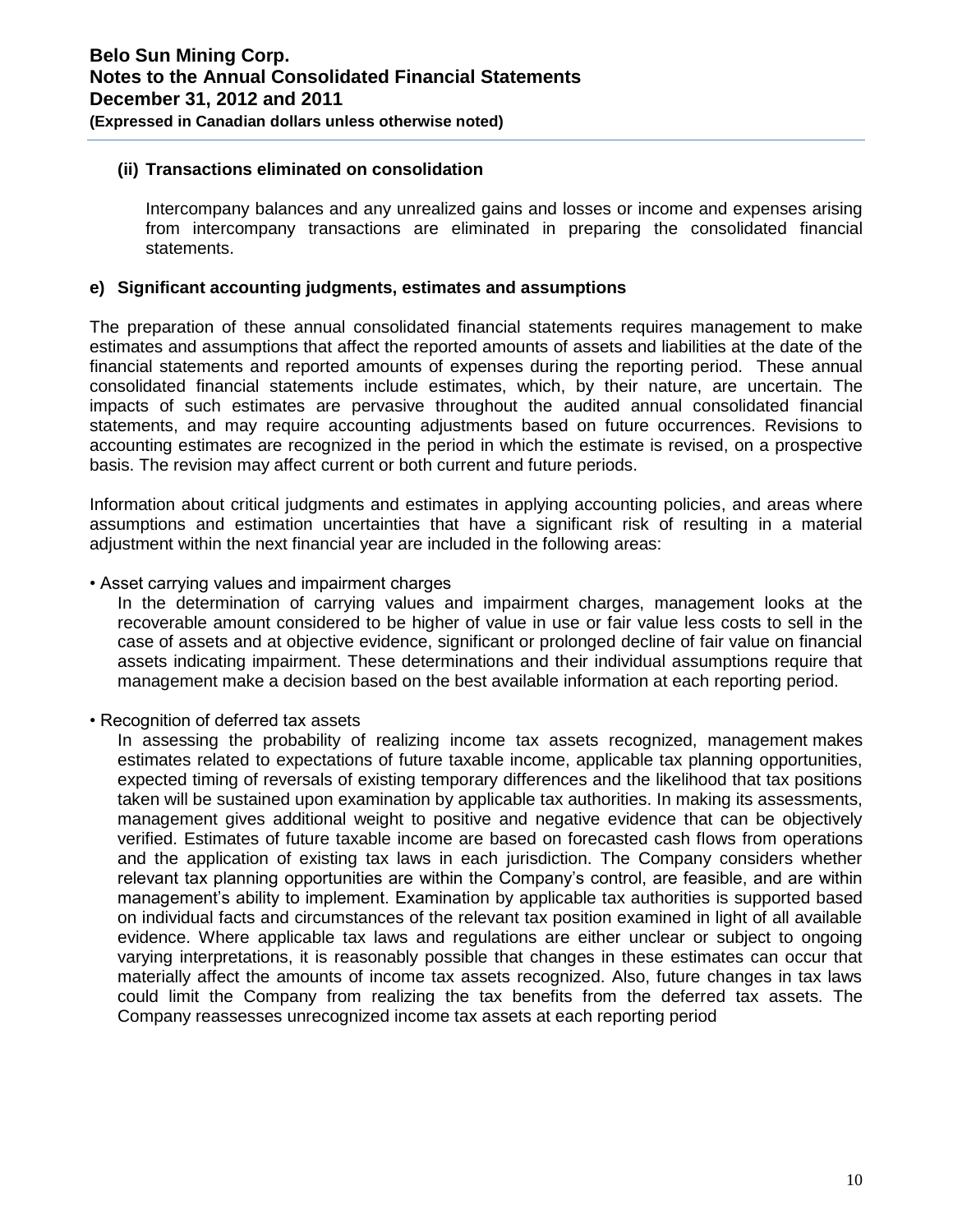**(Expressed in Canadian dollars unless otherwise noted)** 

### • Share-based payments

Management determines costs for share-based payments using market-based valuation techniques. The fair value of the market-based and performance-based share awards are determined at the date of grant using generally accepted valuation techniques. Assumptions are made and judgment used in applying valuation techniques. These assumptions and judgments include estimating the future volatility of the stock price, expected dividend yield, future employee turnover rates and future employee stock option exercise behaviours and corporate performance. Such judgments and assumptions are inherently uncertain. Changes in these assumptions affect the fair value estimates.

## • Assessment of the project stage for mineral properties and activities

In determining whether the Company is in the exploration and evaluation stage or the development stage, management must make an assessment as to whether the technical feasibility and commercial viability of extracting the mineral resource are demonstrable. Management relies on technical studies performed by consultants to make this assessment.

• Estimation of close down and restoration costs and the timing of expenditures

The cost estimates are updated annually during the life of a mine to reflect known developments, (e.g. revisions to cost estimates and to the estimated lives of operations), and are subject to review at regular intervals. Decommissioning, restoration and similar liabilities are estimated based on the Company's interpretation of current regulatory requirements, constructive obligations and are measured at fair value. Fair value is determined based on the net present value of estimated future cash expenditures for the settlement of decommissioning, restoration or similar liabilities that may occur upon decommissioning of the mine. Such estimates are subject to change based on changes in laws and regulations and negotiations with regulatory authorities.

- Estimation of asset lives and depletion, depreciation and amortization Depreciation and depletion expenses are allocated based on assumed asset lives and depletion/depreciation rates. Should the asset life or depletion/depreciation rate differ from the initial estimate, an adjustment would be made in the statement of comprehensive loss.
- Determination of functional currency

Under IFRS, each entity within the Company has its results measured using the currency of the primary economic environment in which the entity operates (the "functional" currency). Judgment is necessary in assessing each entity's functional currency. The Company considers the currency of expenses and outflows, as well as financing activities as part of its decision-making process.

• Contingencies Refer to Note 16.

## **f) Presentation and functional currency**

The Company's audited annual consolidated financial statements are presented in Canadian dollars. The Company's functional and presentation currency is the Canadian dollar. The Company's subsidiaries' functional currency is the United States dollar. These audited annual consolidated financial statements have been translated to the Canadian dollar in accordance with IAS 21 The Effects of Changes in Foreign Exchange Rates.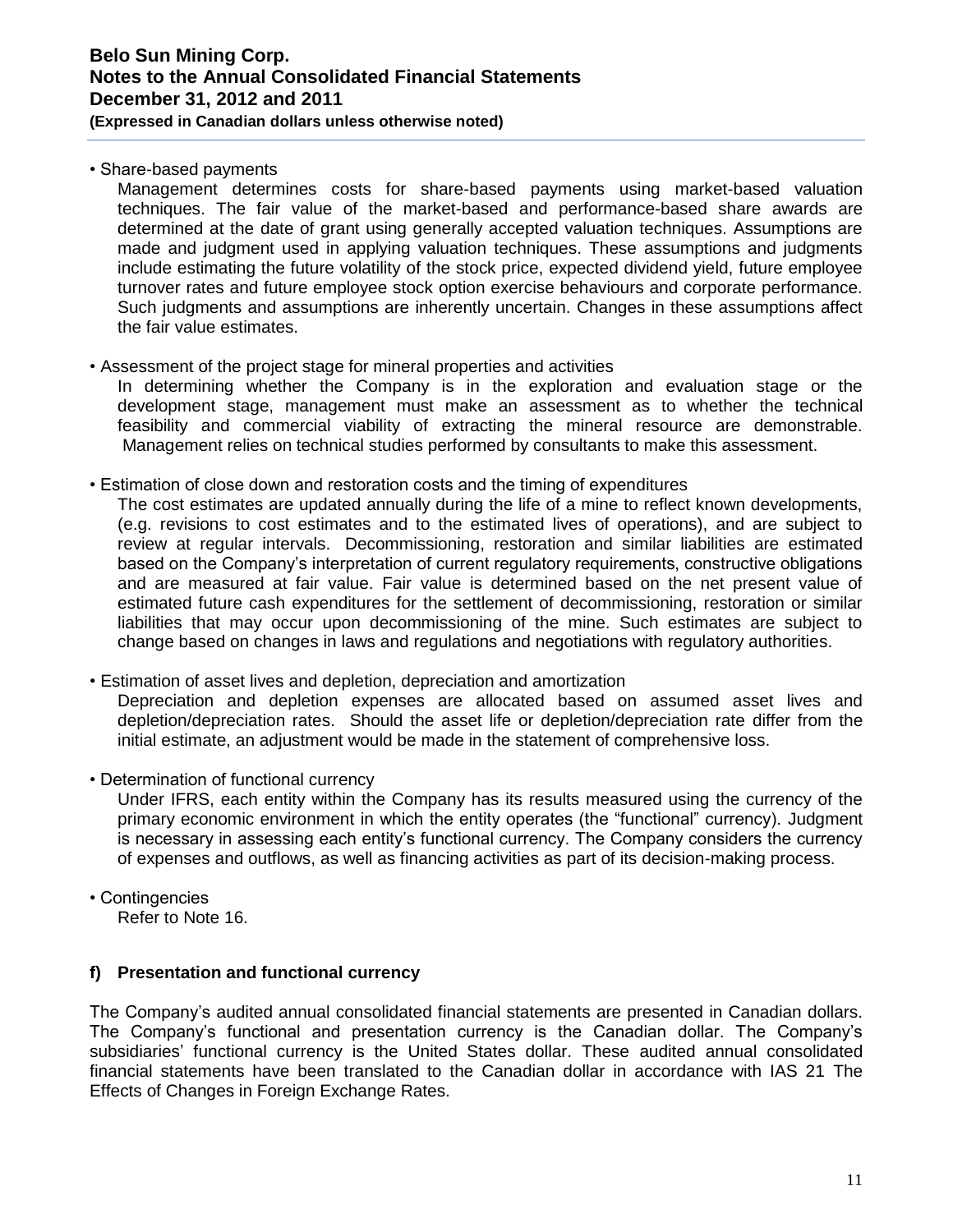## **g) Foreign currency translation**

Foreign currency transactions are initially recorded in the functional currency at the transaction date exchange rate. At closing date, monetary assets and liabilities denominated in a foreign currency are translated into the functional currency at the closing date exchange rate. Non-monetary assets and liabilities denominated in a foreign currency are translated into the functional currency at the historical rate effective on the date of the transactions. All foreign currency adjustments are expensed, apart from adjustments on borrowing in foreign currencies, constituting a hedge for the net investment in a foreign entity. These adjustments are allocated directly to equity until the divestiture of the net investment.

Financial statements of subsidiaries, affiliates and joint ventures for which the functional currency is not the Canadian dollar are translated into Canadian dollars as follows: all asset and liability accounts are translated at the period-end exchange rate and all earnings and expense accounts and cash flow statement items are translated at average exchange rates for the period. The resulting translation gains and losses are recorded as exchange differences on translating foreign operations in accumulated other comprehensive income ("AOCI").

## **h) Cash and cash equivalents**

Cash and cash equivalents consists of cash in banks, short-term money market instruments, call deposits and other highly liquid investments with initial maturities of three months or less. Investments in securities, investments with initial maturities greater than three months without an early redemption feature and bank accounts subject to restrictions, other than restrictions due to regulations specific to a country or activity sector (exchange controls, etc.) are not presented as cash equivalents but as financial assets. Bank overdrafts that are repayable on demand and form an integral part of the Company's cash management are included as a component of cash and cash equivalents for the purpose of the annual consolidated statement of cash flows.

## **i) Prepaid expenses and sundry receivables**

Prepaid expenses and sundry receivables are stated at their cost less impairment losses.

## **j) Derivative financial instruments**

The Company does not use derivative financial instruments to hedge its exposure to foreign exchange and interest rate risks arising from operational, financing and investment activities. In accordance with its treasury policy, the Company does not hold or issue derivative financial instruments for trading purposes, but has a derivative financial liability resulting from a land purchase agreement discussed in Note 4.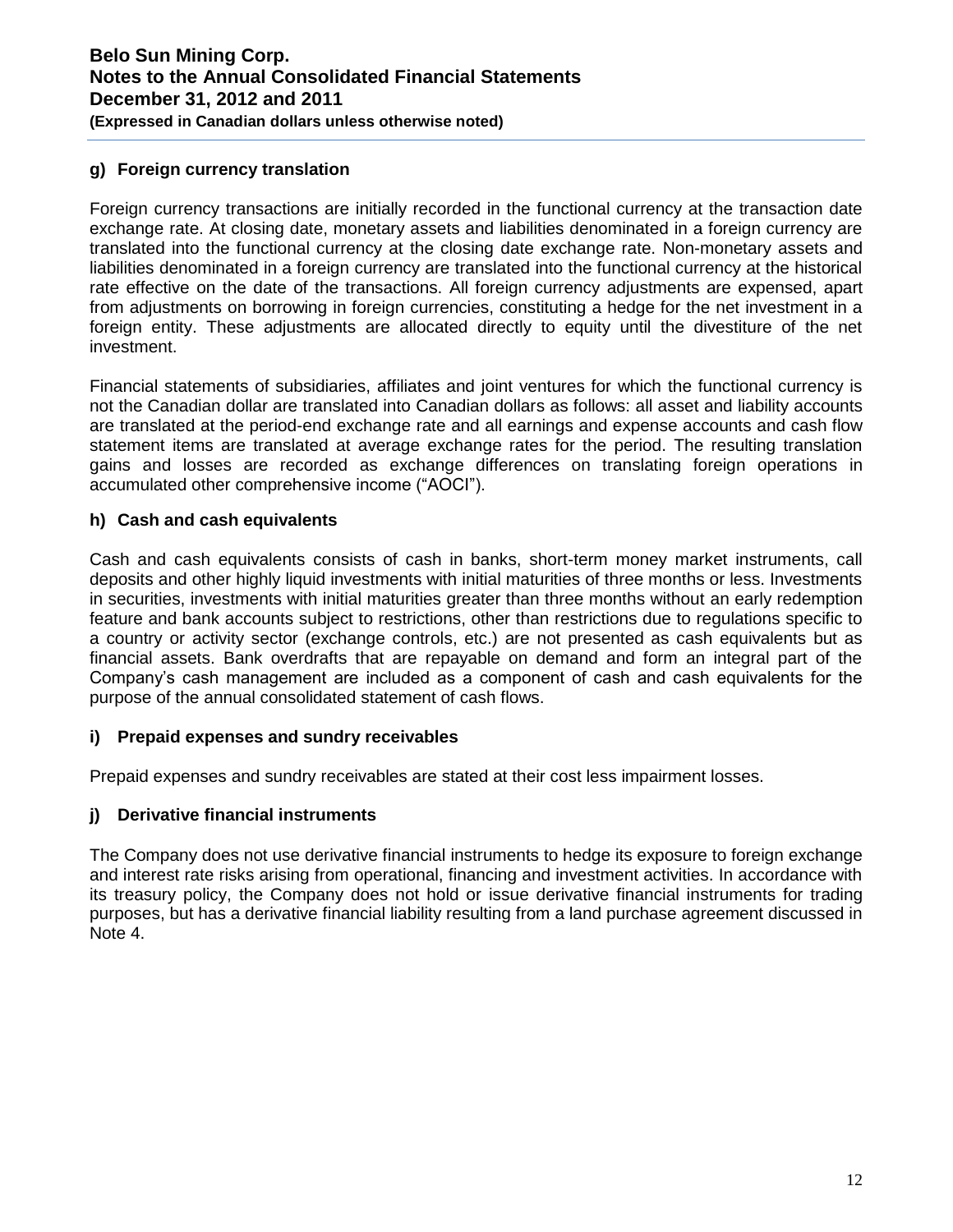## **k) Property and equipment**

## **(i) Assets owned by the Company**

Property and equipment are carried at historical cost less any accumulated depreciation and impairment losses. Historical cost includes the acquisition cost or production cost as well as the costs directly attributable to bring the asset to the location and condition necessary for its use in operations. Amortization is computed using the straight-line method based on the estimated useful life of the assets (Note  $2(k)(v)$ ). Useful life is reviewed at the end of each reporting period. Assets financed by finance lease contracts and the corresponding liability are recorded at the lower of the fair value of future minimum lease payments and fair value. These assets are amortized on a straight-line basis over their estimated useful life. Amortization expenses on assets acquired under such leases are included in amortization expenses.

Subsequent to initial recognition, the cost model is applied to property and equipment.

### **Leased assets**

Leases in terms of which the Company assumes substantially all the risks and rewards of ownership are classified as finance leases. The owner-occupied property acquired by way of finance lease is stated at an amount equal to the lower of its fair value and the present value of the minimum lease payments at inception of the lease, less accumulated amortization (see Note 2(k)(v)) and impairment losses. The property held under finance leases and leased out under operating lease is classified as investment property and stated at the fair value model. Property held under operating leases that would otherwise meet the definition of investment property may be classified as investment property on a property-by-property basis.

### **(ii) Exploration and evaluation**

The Company expenses exploration and evaluation expenditures as incurred. Exploration and evaluation expenditures include acquisition costs of mineral properties, property option payments and exploration and evaluation activities.

Once a project has been established as commercially viable and technically feasible, related development expenditures are capitalized. This includes costs incurred in preparing the site for mining operations. Capitalization ceases when the mine is capable of commercial production, with the exception of development costs that give rise to a future benefit.

### **(iii)Development**

When economically viable reserves have been determined and the decision to proceed with development has been approved, the expenditures related to construction are capitalized as construction-in-progress and classified as a component of property and equipment. Costs associated with the commissioning of new assets, in the period before they are operating in the way intended by management, are capitalized.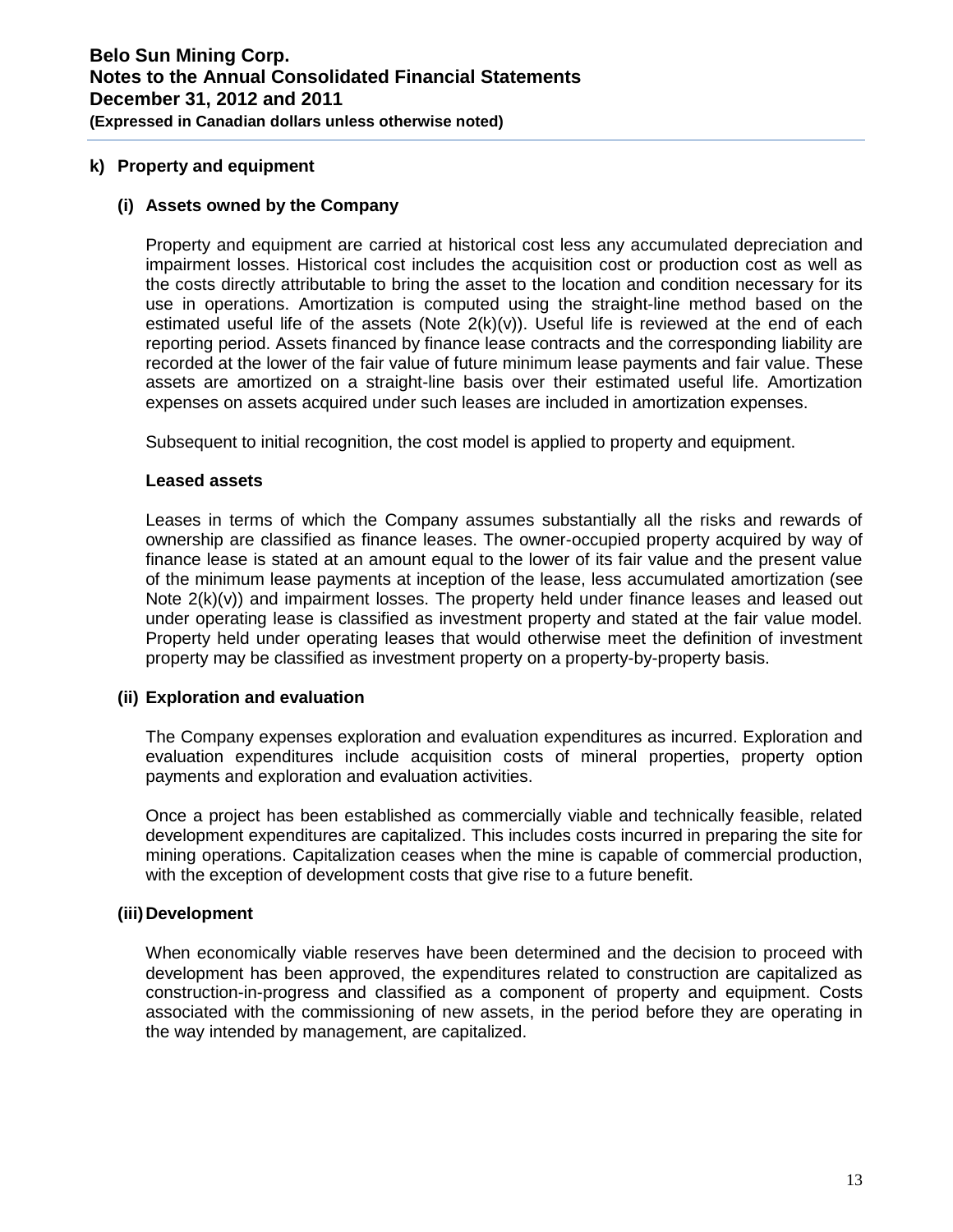## **(iv)Subsequent costs**

The Company recognizes in the carrying amount of an item of property and equipment the cost of replacing part of such an item when that cost is incurred if it is probable that the future economic benefits embodied with the item will flow to the Company and the cost of the item can be measured reliably. All other costs are recognized in the statement of comprehensive loss as an expense as incurred.

## **(v) Amortization**

Amortization is charged to the statement of comprehensive loss on a straight-line basis over the estimated useful lives of each part of an item of property and equipment. Land and buildings under construction are not depreciated. The estimated useful lives in the current and comparative periods are as follows:

- Vehicles 5 years
- Furniture and office equipment 3 to 25 years
- Mining equipment 10 years

The residual value, if not insignificant, is reassessed annually.

### **l) Impairment**

When events or changes in the economic environment indicate a risk of impairment to intangible assets or property and equipment, an impairment test is performed to determine whether the carrying amount of the asset or group of assets under consideration exceeds its or their recoverable amount. Recoverable amount is defined as the higher of an asset's fair value (less costs to sell) and its value in use. Value in use is equal to the present value of future cash flows expected to be derived from the use and sale of the asset.

In addition, asset impairment tests are subject to the following provisions, pursuant to IAS 36 Impairment of Assets:

- Recoverable amount is determined for an individual asset, unless the asset does not generate cash inflows that are largely independent of those from other assets or groups of assets. If this is the case, recoverable amount is determined for the group of assets.
- Value in use is determined based on discounted cash flow projections consistent with the most recent budget and business plan approved by management. The discount rate applied reflects current assessments by the market of the time value of money and the risks specific to the asset or group of assets.
- Fair value (less costs to sell) is the amount obtainable from the sale of the asset or group of assets in an arm's length transaction between knowledgeable and willing parties, less costs to sell. These values are determined based on market data (comparison with similar listed companies, value attributed in recent transactions and stock market prices), or in the absence of reliable data based on discounted future cash flows.
- If the recoverable amount is less than the carrying amount of an asset or group of assets, an impairment loss is recognized for the difference. In the case of a group of assets, this impairment loss is recorded in priority against goodwill.
- Impairment losses recognized in respect of property and equipment and intangible assets (other than goodwill) may be reversed in a later period if the recoverable amount becomes greater than the carrying amount, within the limit of impairment losses previously recognized. Conversely, impairment losses recognized in respect of goodwill cannot be reversed.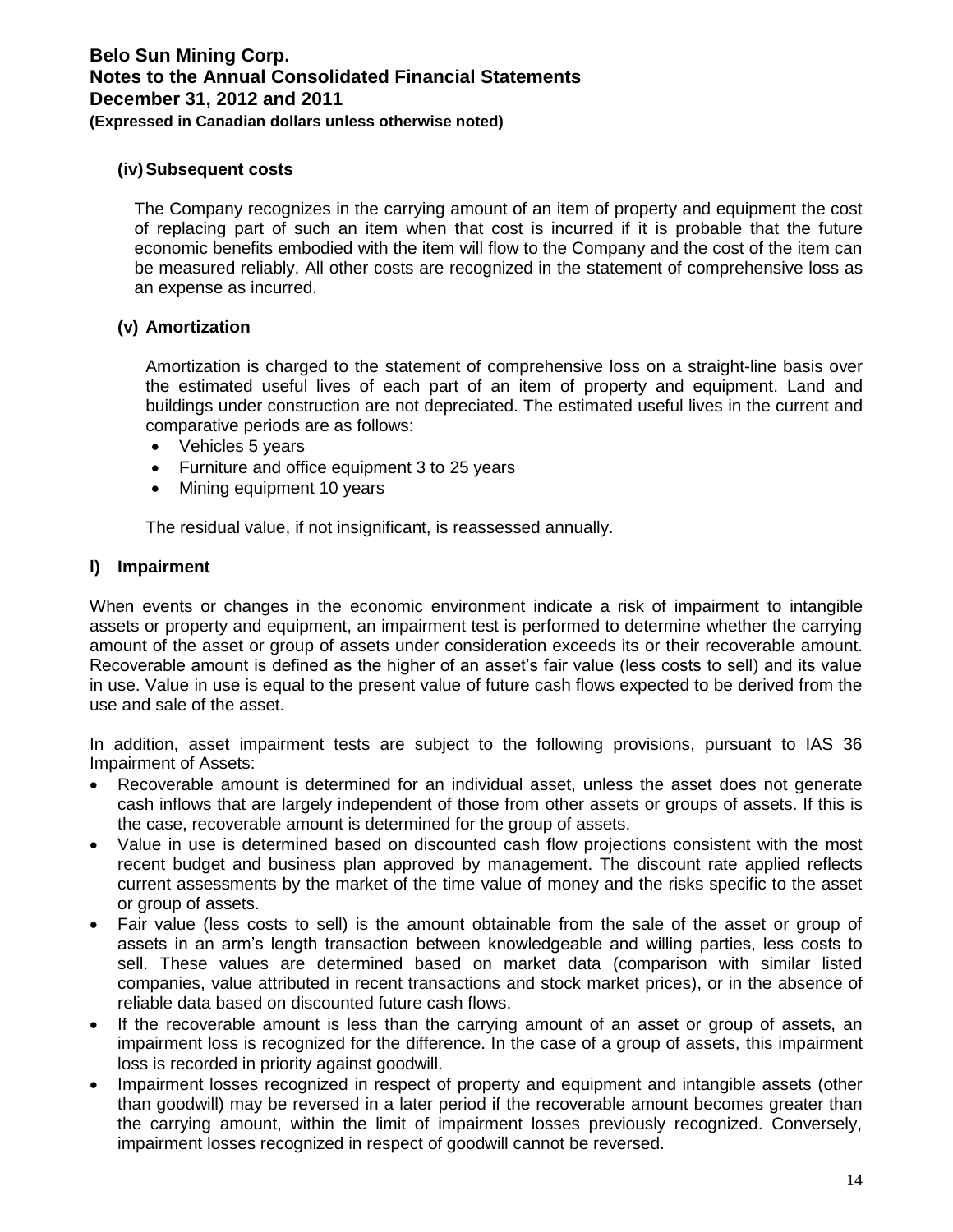Impairment losses recognized in respect of cash-generating units are allocated first to reduce the carrying amount of any goodwill allocated to cash-generating units (group of units) and then, to reduce the carrying amount of the other assets in the unit (group of units) on a pro rata basis.

## **m) Financial Assets**

Financial assets within the scope of IAS 39 Financial Instruments: Recognition and Measurement are classified as financial assets at fair value through profit or loss, loans and receivables, held-to-maturity investments, available-for-sale financial assets, or derivatives. The Company determines the classification of its financial assets at initial recognition.

All financial assets are recognized initially at fair value plus, in the case of investments not at fair value through profit or loss, directly attributable transaction costs.

Purchases or sales of financial assets that require delivery of assets within a time frame established by regulation or convention in the marketplace (regular way trades) are recognized on the trade date, (i.e., the date that the Company commits to purchase or sell the asset).

The Company's financial assets include cash and cash equivalents, sundry receivables and term investment.

### Financial assets at fair value through profit or loss:

Financial assets at fair value through profit or loss includes financial assets held for trading and financial assets designated upon initial recognition at fair value through profit or loss. Financial assets are classified as fair value through profit or loss if they are acquired for the purpose of selling or repurchasing in the near term. This category includes derivative financial instruments entered into by the Company that are not designated as hedging instruments in hedge relationships as defined by IAS 39. Derivatives, including separated embedded derivatives are also classified as held for trading unless they are designated as effective hedging instruments. Financial assets at fair value through profit or loss are carried in the statement of financial position at fair value with changes in fair value recognized in interest income and finance costs in the statement of comprehensive loss.

The Company has designated cash, cash equivalents and term investment upon initial recognition as at fair value through profit or loss. The Company evaluated its financial assets at fair value through profit and loss (held for trading) to determine whether the intent to sell them in the near term is still appropriate. When the Company is unable to trade these financial assets due to inactive markets and management's intent to sell them in the foreseeable future significantly changes, the Company may elect, in rare circumstances, to reclassify these financial assets. The reclassification to loans and receivables, available-for-sale or held-to-maturity depends on the nature of the asset. This evaluation does not affect any financial assets designated at fair value through profit or loss using the fair value option at designation.

### Loans and receivables:

Loans and receivables are non-derivative financial assets with fixed or determinable payments that are not quoted in an active market. After initial measurement, such financial assets are subsequently measured at amortized cost using the effective interest rate method ("EIR"), less impairment. Amortized cost is calculated by taking into account any discount or premium on acquisition and fees or costs that are an integral part of the EIR. The EIR amortization is included in finance income in the statement of comprehensive loss. The losses arising from impairment are recognized in the statement of comprehensive loss.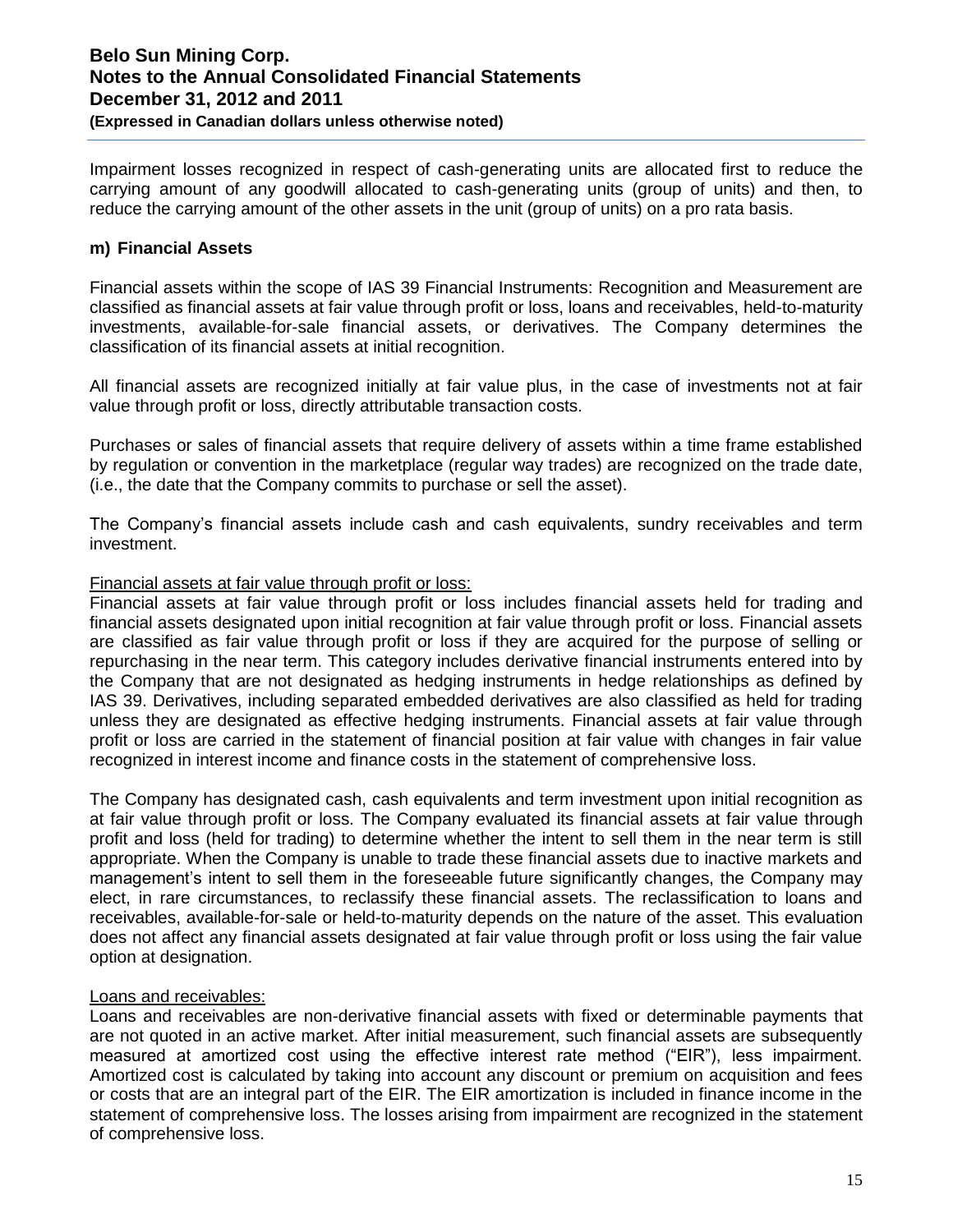The Company has designated sundry receivables as loans and receivables.

### De-recognition:

A financial asset (or, where applicable a part of a financial asset or part of a group of similar financial assets) is derecognized when:

- The rights to receive cash flows from the asset have expired
- The Company has transferred its rights to receive cash flows from the asset or has assumed an obligation to pay the received cash flows in full without material delay to a third party under a 'pass-through' arrangement; and either:
	- (a) the Company has transferred substantially all the risks and rewards of the asset; or

(b) the Company has neither transferred nor retained substantially all the risks and rewards of the asset, but has transferred control of the asset.

When the Company has transferred its rights to receive cash flows from an asset or has entered into a pass-through arrangement, and has neither transferred nor retained substantially all the risks and rewards of the asset nor transferred control of the asset, the asset is recognized to the extent of the Company's continuing involvement in the asset.

In that case, the Company also recognizes an associated liability. The transferred asset and the associated liability are measured on a basis that reflects the rights and obligations that the Company has retained. Continuing involvement that takes the form of a guarantee over the transferred asset is measured at the lower of the original carrying amount of the asset and the maximum amount of consideration that the Company could be required to repay.

## **n) Impairment of financial assets**

The Company assesses at each reporting date whether there is any objective evidence that a financial asset or a group of financial assets is impaired. A financial asset or a group of financial assets is deemed to be impaired if, and only if, there is objective evidence of impairment as a result of one or more events that have occurred after the initial recognition of the asset (an incurred ‗loss event') and that loss event has an impact on the estimated future cash flows of the financial asset or the group of financial assets that can be reliably estimated. Evidence of impairment may include indications that the debtors or a group of debtors is experiencing significant financial difficulty, default or delinquency in interest or principal payments, the probability that they will enter bankruptcy or other financial reorganization and where observable data indicate that there is a measurable decrease in the estimated future cash flows, such as changes in arrears or economic conditions that correlate with defaults.

For financial assets carried at amortized cost, the Company first assesses whether objective evidence of impairment exists individually for financial assets that are individually significant, or collectively for financial assets that are not individually significant. If the Company determines that no objective evidence of impairment exists for an individually assessed financial asset, whether significant or not, it includes the asset in a group of financial assets with similar credit risk characteristics and collectively assesses them for impairment. Assets that are individually assessed for impairment and for which an impairment loss is, or continues to be, recognized are not included in a collective assessment of impairment.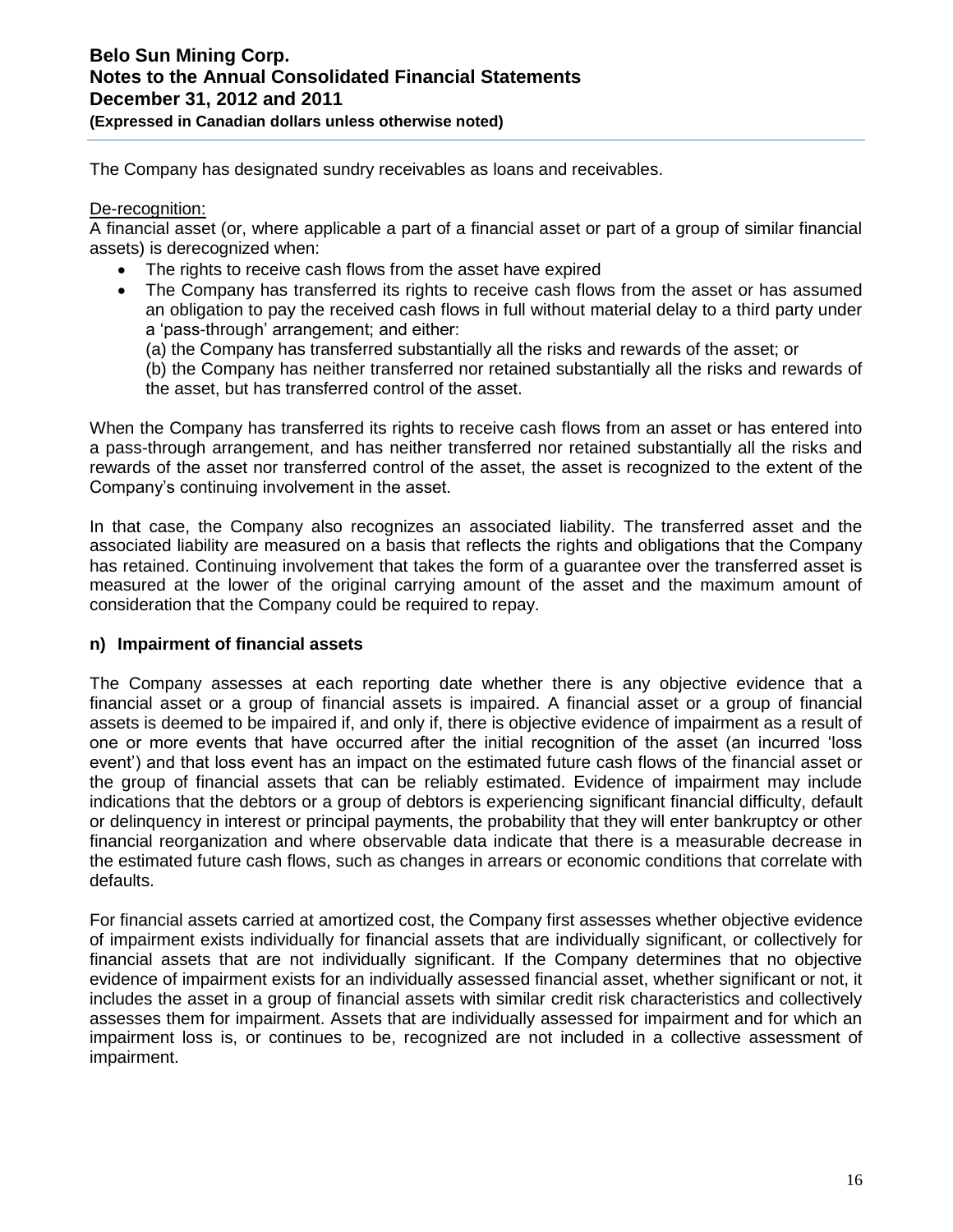If there is objective evidence that an impairment loss has been incurred, the amount of the loss is measured as the difference between the asset's carrying amount and the present value of its estimated future cash flows (excluding future expected credit losses that have not yet been incurred). The present value of the estimated future cash flows is discounted at the financial asset's original effective interest rate. If a loan has a variable interest rate, the discount rate for measuring any impairment loss is the current effective interest rate.

The carrying amount of the asset is reduced through the use of an allowance account and the amount of the loss is recognized in the statement of comprehensive loss. Interest income continues to be accrued on the reduced carrying amount and is accrued using the rate of interest used to discount the future cash flows for the purpose of measuring the impairment loss. Loans together with the associated allowance are written off when there is no realistic prospect of future recovery and all collateral has been realized or has been transferred to the Company. If, in a subsequent year, the amount of the estimated impairment loss increases or decreases because of an event occurring after the impairment was recognized, the previously recognized impairment loss is increased or reduced by adjusting the allowance account. If a future write-off is later recovered, the recovery is credited to finance costs in the statement of comprehensive loss.

The present value of the estimated future cash flows is discounted at the financial asset's original effective interest rate.

## **o) Financial liabilities**

Financial liabilities within the scope of IAS 39 are classified as financial liabilities at fair value through profit or loss, loans and borrowings, or as derivatives designated as hedging instruments in an effective hedge, as appropriate. The Company determines the classification of its financial liabilities at initial recognition.

All financial liabilities are recognized initially at fair value and in the case of loans and borrowings, plus directly attributable transaction costs. Subsequently financial liabilities are measured based on their classification.

The Company's financial liabilities include accounts payable and accrued liabilities, which includes the derivative liability (Note 4), and finance leases. The derivative financial liability is subsequently measured at fair value, with changes in fair value recognized in the statement of comprehensive loss. Other financial liabilities are subsequently measured at amortized cost.

### De-recognition

A financial liability is derecognized when the obligation under the liability is discharged or cancelled or expires. When an existing financial liability is replaced by another from the same lender on substantially different terms, or the terms of an existing liability are substantially modified, such an exchange or modification is treated as a de-recognition of the original liability and the recognition of a new liability, and the difference in the respective carrying amounts is recognized in the statement of comprehensive loss.

## Offsetting of financial instruments

Financial assets and financial liabilities are offset and the net amount is reported in the consolidated statement of financial position if, and only if, there is a currently enforceable legal right to offset the recognized amounts and there is an intention to settle on a net basis, or to realize the assets and settle the liabilities simultaneously.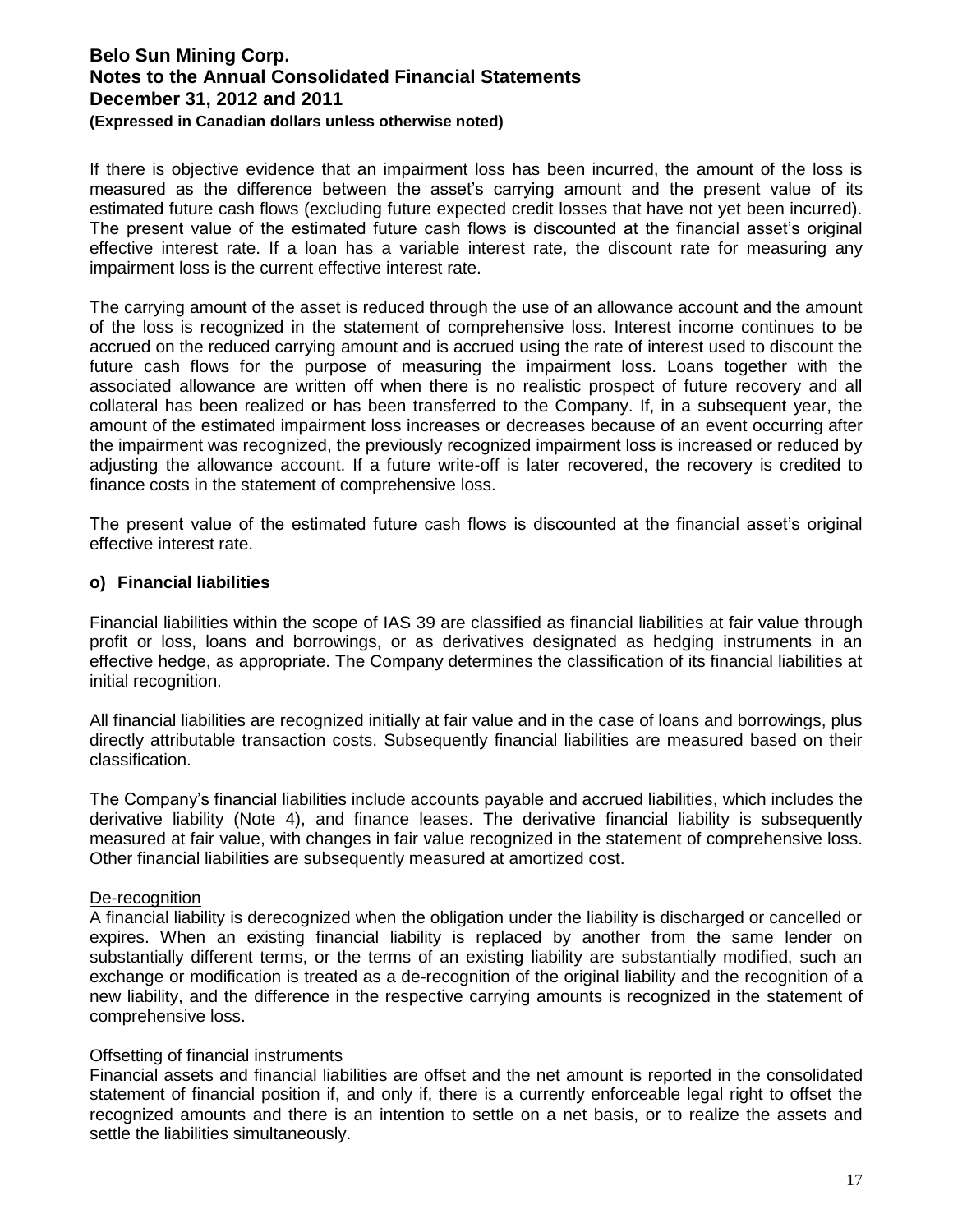### Fair value of financial instruments

The fair value of financial instruments that are traded in active markets at each reporting date is determined by reference to quoted market prices or dealer price quotations (bid price for long positions and ask price for short positions), without any deduction for transaction costs.

For financial instruments not traded in an active market, the fair value is determined using appropriate valuation techniques. Such techniques may include using recent arm's length market transactions; reference to the current fair value of another instrument that is substantially the same; discounted cash flow analysis or other valuation models.

## **p) Interest income**

Interest income is recognized when it is probable that the economic benefits will flow to the Company and the amount of revenue can be measured reliably. Interest revenue is accrued on a time basis, by reference to the principal outstanding and at the effective interest rate applicable, which is the rate that exactly discounts estimated future cash receipts through the expected life of the financial asset to that asset's net carrying amount on initial recognition.

## **q) Share-based payments**

Equity-settled share-based payments to employees and others providing similar services are measured at the fair value of the equity instruments at the grant date. Details regarding the determination of the fair value of equity-settled share-based transactions are set out in Note 10.

The fair value determined at the grant date of the equity-settled share-based payments is expensed on a straight-line basis over the period during which the employee becomes unconditionally entitled to equity instruments, based on the Company's estimate of equity instruments that will eventually vest. At the end of each reporting period, the Company revises its estimate of the number of equity instruments expected to vest. The impact of the revision of the original estimates, if any, is recognized in profit or loss such that the cumulative expense reflects the revised estimate, with a corresponding adjustment to the equity-settled share-based payments reserve.

Equity-settled share-based payment transactions with parties other than employees are measured at the fair value of the goods or services received, except where that fair value cannot be estimated reliably, in which case they are measured at the fair value of the equity instruments granted, measured at the date the entity obtains the goods or the counterparty renders the service.

## **r) Finance costs**

Finance costs comprise interest payable on borrowings calculated using the effective interest rate method and foreign exchange gains and losses on foreign currency borrowings.

## **s) Taxation**

Income tax expense represents the sum of the tax currently payable and deferred tax. The tax currently payable is based on taxable profit for the year. Taxable profit differs from profit as reported in the consolidated statement of comprehensive loss because of items of income or expense that are taxable or deductible in other years and items that are never taxable or deductible. The Company's liability for current tax is calculated using tax rates that have been enacted or substantively enacted by the end of the reporting period.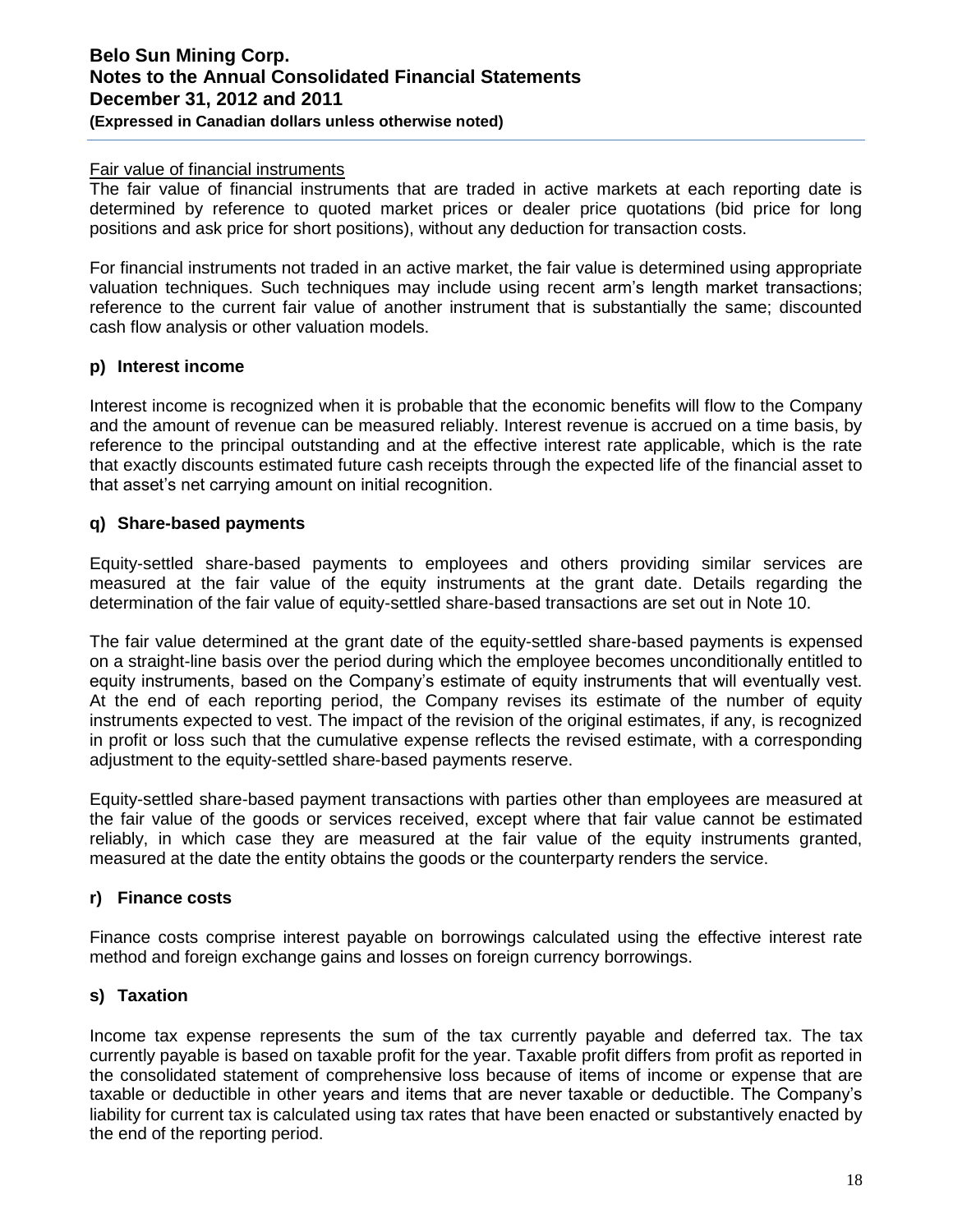Deferred tax is recognized on temporary differences between the carrying amounts of assets and

liabilities in the consolidated financial statements and the corresponding tax bases used in the computation of taxable profit. Deferred tax liabilities are generally recognized for all taxable temporary differences. Deferred tax assets are generally recognized for all deductible temporary differences to the extent that it is probable that taxable profits will be available against which those deductible temporary differences can be utilized. Such deferred tax assets and liabilities are not recognized if the temporary difference arises from goodwill or from the initial recognition (other than in a business combination) of other assets and liabilities in a transaction that affects neither the taxable profit nor the accounting profit.

Deferred tax liabilities are recognized for taxable temporary differences associated with investments in subsidiaries and associates, and interests in joint ventures, except where the Company is able to control the reversal of the temporary difference and it is probable that the temporary difference will not reverse in the foreseeable future. Deferred tax assets arising from deductible temporary differences associated with such investments and interests are only recognized to the extent that it is probable that there will be sufficient taxable profits against which to utilize the benefits of the temporary differences and they are expected to reverse in the foreseeable future.

The carrying amount of deferred tax assets is reviewed at the end of each reporting period and reduced to the extent that it is no longer probable that sufficient taxable profits will be available to allow all or part of the asset to be recovered.

Deferred tax assets and liabilities are measured at the tax rates that are expected to apply in the period in which the liability is settled or the asset realized, based on tax rates (and tax laws) that have been enacted or substantively enacted by the end of the reporting period. The measurement of deferred tax liabilities and assets reflects the tax consequences that would follow from the manner in which the Company expects, at the end of the reporting period, to recover or settle the carrying amount of its assets and liabilities.

Deferred tax assets and liabilities are offset when there is a legally enforceable right to offset current tax assets against current tax liabilities and when they relate to income taxes levied by the same taxation authority and the Company intends to settle its current tax assets and liabilities on a net basis.

## **t) Provisions**

Provisions are recognized when (a), the Company has a present obligation (legal or constructive) as a result of a past event, and (b), it is probable that an outflow of resources embodying economic benefits will be required to settle the obligation and a reliable estimate can be made of the amount of the obligation. Where the Company expects some or all of a provision to be reimbursed, for example under an insurance contract, the reimbursement is recognized as a separate asset but only when the reimbursement is virtually certain. The expense relating to any provision is presented in the statement of comprehensive loss net of any reimbursement. If the effect of the time value of money is material, provisions are discounted using a current pre tax rate that reflects, where appropriate, the risks specific to the liability. Where discounting is used, the increase in the provision due to the passage of time is recognized as a finance cost.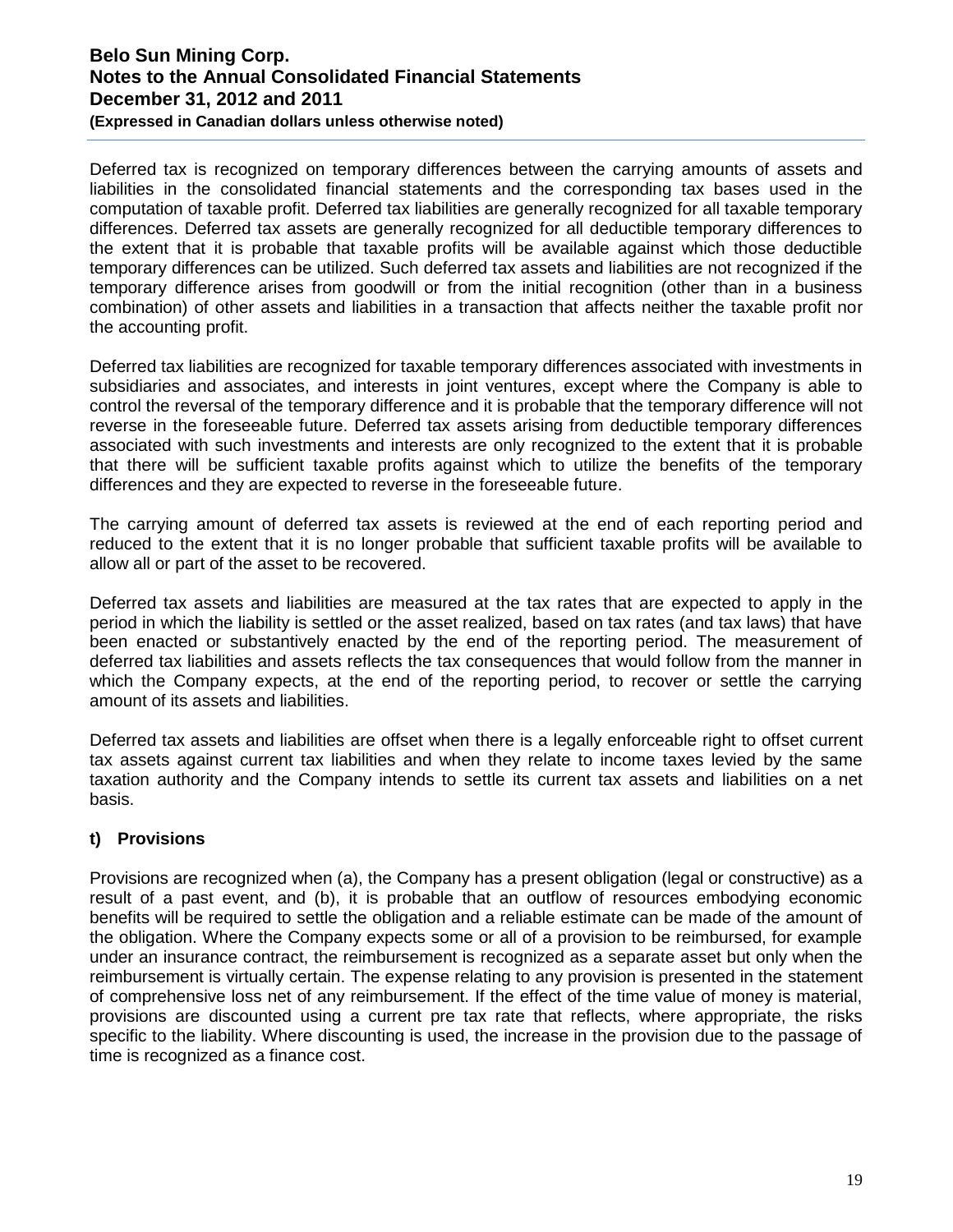## **(i) Rehabilitation provision**

The Company records the present value of estimated costs of legal and constructive obligations required to restore operating locations in the period in which the obligation is incurred. The nature of these restoration activities includes dismantling and removing structures, rehabilitating mines and tailings dams, dismantling operating facilities, closure of plant and waste sites, and restoration, reclamation and re-vegetation of affected areas.

The obligation generally arises when the asset is installed or the ground or environment is disturbed at the production location. When the liability is initially recognized, the present value of the estimated cost is capitalized by increasing the carrying amount of the related mining assets to the extent that it was incurred prior to the production of related ore. Over time, the discounted liability is increased for the change in present value based on the discount rates that reflect current market assessments and the risks specific to the liability. The periodic unwinding of the discount is recognized in the statement of comprehensive loss as a finance cost. Additional disturbances or changes in rehabilitation costs will be recognized as additions or charges to the corresponding assets and rehabilitation liability when they occur. For closed sites, changes to estimated costs are recognized immediately in the statement of comprehensive loss.

As at December 31, 2012 and 2011, there was no provision recorded.

### **(ii) Employee entitlements**

Employee entitlements to annual leave are recognized as the employees earn them. A provision, stated at current cost, is made for the estimated liability at period end.

### **(iii)Onerous contract**

Present obligations arising under onerous contracts are recognized and measured as provisions. An onerous contract is considered to exist where the Company has a contract under which the unavoidable costs of meeting the obligations under the contract exceed the economic benefits expected to be received under it.

#### **u) Warrants**

Proceeds on the issuance of units are allocated between share capital and share-based payments reserve using a relative fair value approach, with warrant value determined based on the Black-Scholes pricing model.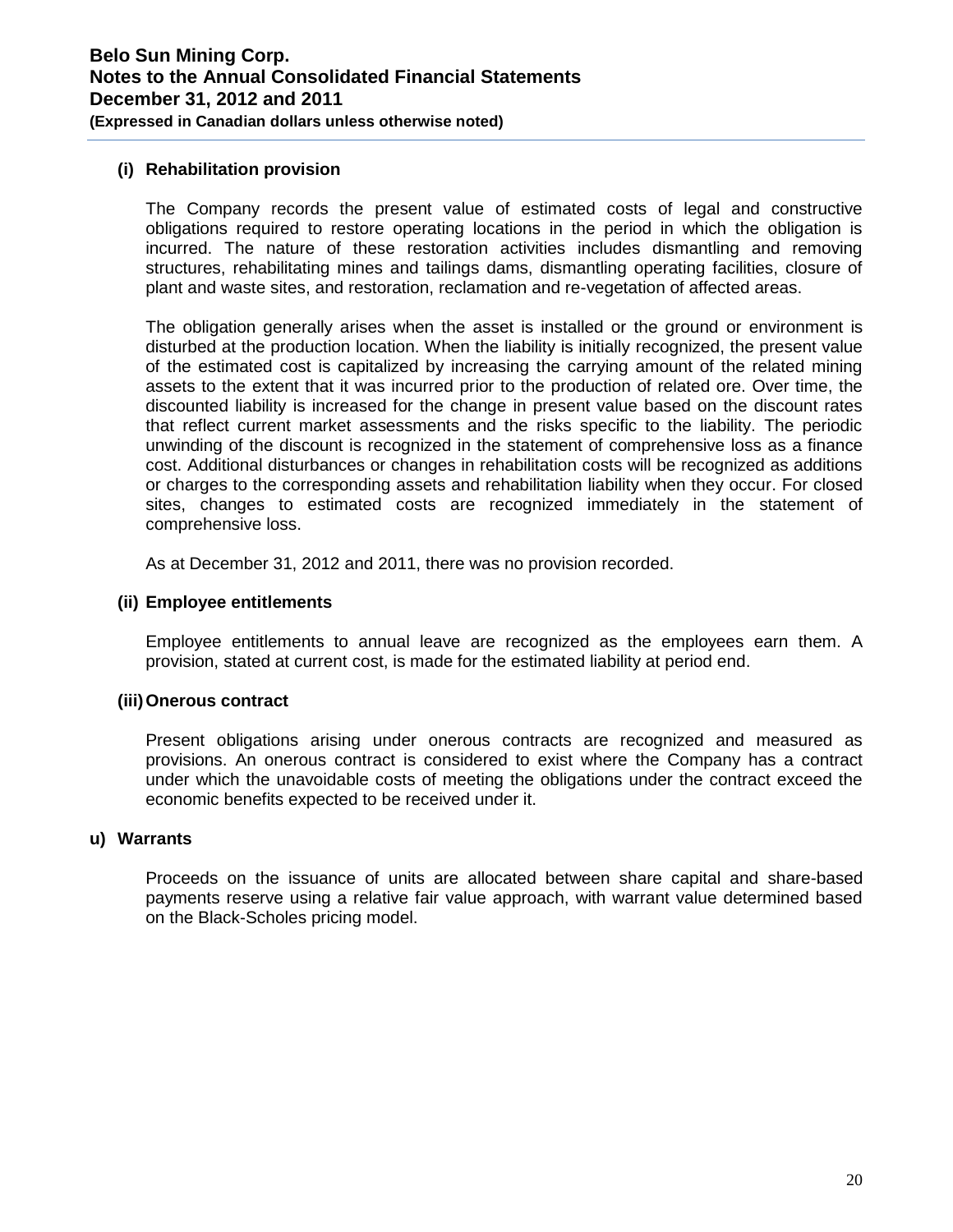## **3. Prepaid expenses and sundry receivables**

|                                      | 31-Dec-12 31-Dec-11 |         |
|--------------------------------------|---------------------|---------|
| Trade receivables and other advances | 375,364 \$          | 120,155 |
| Prepaid taxes                        | 338,278             | -       |
| HST/VAT receivable                   | 142,794             | 248,157 |
| Prepaid insurance                    | 28,977              | 24,511  |
|                                      | 885,413 \$          | 392,823 |

Receivables disclosed above are classified as loans and receivables and are therefore measured at amortized cost.

## **4. Exploration and evaluation expenses and engineering studies**

Exploration and evaluation expenditures and engineering studies expensed immediately in the annual consolidated statement of comprehensive loss for the twelve months ended December 31, 2012 collectively amounted to \$35,804,796 (2011 - \$24,419,866).

Exploration and evaluation properties comprise the following:

## a) Volta Grande, Para State, Brazil

The gold project includes approximately 101,525 hectares in twenty-two exploration permits (2011 – 103,169 hectares in twenty-two exploration permits) and 77,034 hectares in twentythree exploration applications (2011 – 49,906 hectares in ten exploration applications) and is situated in the margin of the Xingu river, some 60 km from the city of Altamira, Para State.

Under the agreement, the Company agreed to pay to OCA Mineracao Ltda., an unrelated company whose controlling shareholder is the Tenaris-Confab Group, a total of US\$600,000 of which US\$12,500 was paid in January 2004 and US\$50,000 paid in April 2004 and the outstanding balance was paid in December 2006. OCA Mineracao Ltda. ownership was transferred to the Company in March 2008. The transfer of title to the Volta Grande Property to Belo Sun occurred following the arrangements with Companhia de Pesquisa de Recursos Minerais ("CPRM"), a Brazilian state owned company, whereby the Company has committed to pay CPRM 3,740,000 Reais if a mineable deposit is defined on the Volta Grande Property. As security, the Company purchased a term deposit of 3,740,000 Reais.

In March 2008, the Company successfully renegotiated the agreement with CPRM. Under the new terms, CPRM released to the Company 3,525,087 Reais of the total term deposit of 4,273,087 Reais including accrued interest, held in security to cover the Company's potential debt owed to CPRM. In addition, the Company allocated the balance of the original term deposit that was not released, amounting to 748,000 Reais, to be retained in an interest bearing term deposit to cover future royalty payments. There has been no production at Volta Grande Property thus no royalties payable and no amounts were withdrawn by CPRM.

The Company is committed to paying approximately US\$1,500,000 to CPRM if a mineable deposit is defined on the property, and to invest a minimum US\$1,500,000 at Volta Grande over a two year period. The Company has fulfilled its investment condition on this property.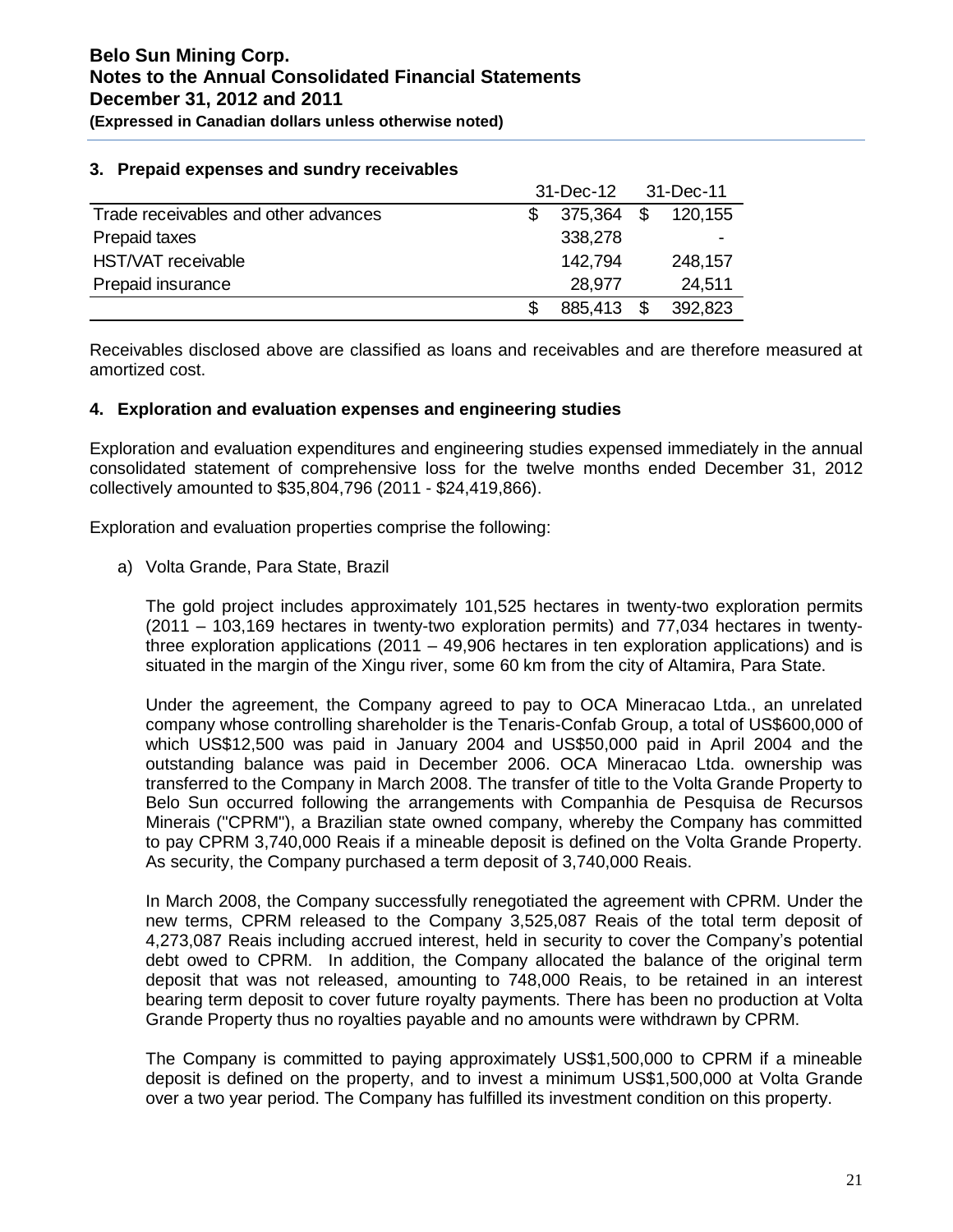**(Expressed in Canadian dollars unless otherwise noted)** 

In May 2012, the Company acquired surface rights for an area covering 1,734 hectares, which was comprised of three distinct properties – *Fazenda Galo de Ouro* covering 824.8 hectares, *Fazenda Ouro Verd*e covering 503.6 hectares and *Fazenda Ressaca* covering 405.9 hectares. The total consideration agreed to be paid for the acquisition was 8,200,000 Reais in cash (\$4,190,200) and the issuance of 281,217 common shares of Belo Sun (or the cash equivalent based on the fair market value of the shares on the date of settlement) which had a fair value of 500,000 Reais at the time of the agreement. The portion of the consideration that may be settled in cash equivalent to the fair market value of the shares is considered a derivative liability. The Company paid 50% of the cash consideration on signing the definitive agreement, and the balance is to be paid once the vendors complete the demobilization of all "garimpo" (artisanal mining) activities on these properties. As at December 31, 2012, the Company had not issued the 281,217 shares and their fair market value increased to 936,000 Reais. The Company recorded an unrealized loss on derivative liability of 436,000 Reais (\$223,985) to account for the change in value of the shares since the initial land acquisition. The balance of consideration as well as the fair value of the common shares to be issued or settled in cash have been recorded as accrued liabilities as at December 31, 2012. Subsequent to December 31, 2012, the Company made a cash payment of 869,018 Reais (\$500,110) in lieu of issuing shares. The Company recorded an unrealized gain of approximately 67,000 Reais (\$37,000) and a realized loss of approximately 369,000 Reais (\$205,000) to account for the settlement of the obligation.

b) Patrocino, Para State, Brazil

This gold project is situated in the Para State and includes approximately 18,669 hectares (2011 – 18,669 hectares). Pursuant to a signed contract on October 8, 2004 the Company has the right to acquire 100% of the property. Under the terms of the contract, the Company must make 36 monthly payments of US \$1,667 and issue 200,000 common shares of the Company to the original owners. The Company is current on these payments and issued 200,000 common shares at \$0.10 on June 20, 2005. In addition, the property is subject to a 1.5% net smelter royalty and a sliding scale payment during the first two years of production from the property. The payment ranges from 606 ounces of gold assuming 100,000 ounces of proven and probable reserves to 12,121 ounces of gold assuming 1.2 million proven and probable reserve ounces.

The Company is currently assessing its options with respect to the project including, but not limited to, joint-venture scenarios, earn-out arrangements, and further development by Belo Sun.

## **5. Term investment**

The investment consisted of a term deposit to fund the potential amounts owing to CPRM. On September 4, 2012, Brascan Bank closed its investment portfolio business. As a result the term deposit was redeemed and the proceeds of R\$1,058,832 (\$513,534) were deposited by the Company. The Company has opened a new account with Banco do Brasil SA to re-establish the term deposit to fund the potential amounts owing to CPRM. As at December 31, 2012, the balance in this account was R\$1,078,680 (\$524,131) (2011: R\$1,005,805 (\$548,968)) and the Company earned 0.5311% in interest for the month of December. The Company intends on rolling over the term deposit on maturity because it is security against the potential amount owing to the CPRM (Note 4(a)).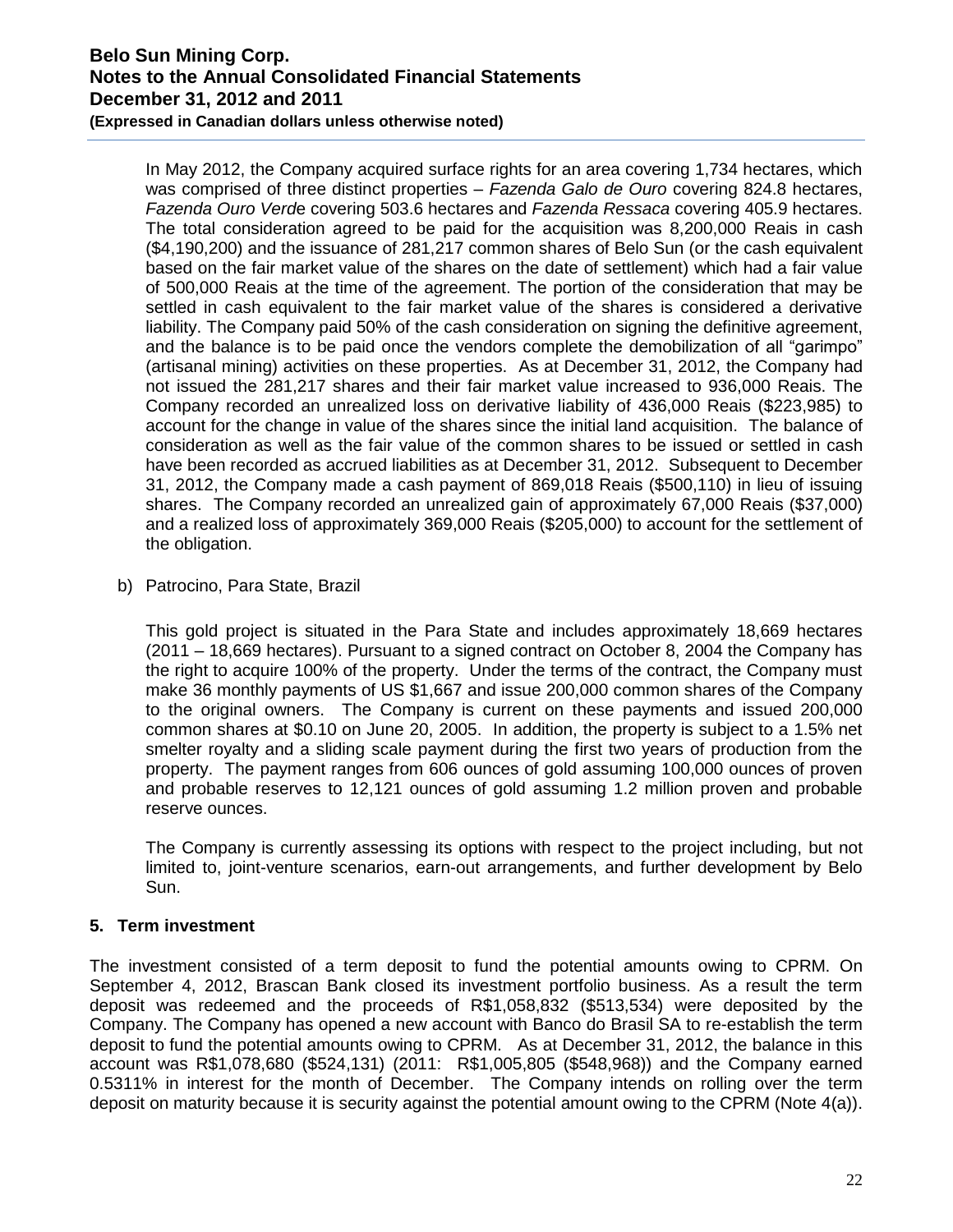## **6. Property and equipment**

|                                        |                                |    |             |                        |    | Assets         |    |                          |               |
|----------------------------------------|--------------------------------|----|-------------|------------------------|----|----------------|----|--------------------------|---------------|
|                                        | under<br>Furniture &<br>Mining |    |             |                        |    |                |    |                          |               |
| Cost                                   | Vehicles                       |    | equipment   | equipment construction |    |                |    | Land                     | Total         |
| Balance at December 31, 2010           | \$257,094                      | \$ | 178,812     | \$136,237              | \$ | 78,009         | \$ | 7,267                    | \$<br>657,419 |
| Additions                              | 203,859                        |    | 349,832     | 74,517                 |    | 124,357        |    |                          | 752,565       |
| <b>FX</b> adjustment                   | 10,639                         |    | (24, 056)   | 37,900                 |    | 1,738          |    | 354                      | 26,575        |
| Balance at December 31, 2011           | 471,592                        |    | 504,588     | 248,654                |    | 204,104        |    | 7,621                    | 1,436,559     |
| Additions                              | 237,485                        |    | 644,406     | 271,470                |    | (62, 506)      |    | 4,462,708                | 5,553,563     |
| Disposal                               | (42, 791)                      |    |             |                        |    |                |    |                          | (42, 791)     |
| <b>FX</b> adjustment                   | (25, 701)                      |    | (2, 194)    | (6,800)                |    | (24, 187)      |    | 493                      | (58, 389)     |
| Balance at December 31, 2012           | 640,585                        |    | 1,146,800   | 513,324                |    | 117,411        |    | 4,470,822                | 6,888,942     |
|                                        |                                |    |             |                        |    |                |    |                          |               |
| Accumulated amortization               |                                |    |             |                        |    |                |    |                          |               |
| Balance as at December 31, 2010        | 69,250                         |    | 37,150      | 33,432                 |    |                |    | ٠                        | 139,832       |
| Charge for the year                    | 53,014                         |    | 34,160      | 39,885                 |    |                |    | $\overline{\phantom{a}}$ | 127,059       |
| <b>FX</b> adjustment                   | 6,673                          |    | 4,967       | 11,339                 |    |                |    | $\overline{\phantom{a}}$ | 22,979        |
| Balance as at December 31, 2011        | 128,937                        |    | 76,277      | 84,656                 |    | ٠              |    | $\overline{\phantom{a}}$ | 289,870       |
| Charge for the year                    | 82,361                         |    | 63,300      | 110,421                |    |                |    | $\overline{\phantom{a}}$ | 256,082       |
| Disposal                               | (17, 116)                      |    |             |                        |    |                |    | $\overline{\phantom{0}}$ | (17, 116)     |
| <b>FX</b> adjustment                   | (13,992)                       |    | (8,406)     | (12,000)               |    |                |    | $\overline{\phantom{a}}$ | (34, 398)     |
| Balance at December 31, 2012           | \$180,190                      | \$ | 131,171     | \$183,077              | \$ | $\blacksquare$ | \$ | $\overline{\phantom{a}}$ | \$<br>494,438 |
|                                        |                                |    |             |                        |    |                |    |                          |               |
| Net book value as at December 31, 2011 | \$342,655                      | \$ | 428,311     | \$163,998              | \$ | 204,104        | \$ | 7,621                    | \$1,146,689   |
| Net book value as at December 31, 2012 | \$460,395                      |    | \$1,015,629 | \$330,247              | \$ | 117.411        |    | \$4.470.822              | \$6.394.504   |

As at December 31, 2011, the Company's finance leases consist of two vehicles having a net book value of \$81,493 (December 31, 2011 - \$149,314). The Company sold one of its vehicles and recorded a gain on sale of \$1,132 during the twelve months ended December 31, 2012 (2011: \$nil).

## **7. Accounts payable and accrued liabilities**

|                                                        | 31-Dec-12   | 31-Dec-11   |
|--------------------------------------------------------|-------------|-------------|
| Mineral properties suppliers and contractors           | \$1,606,074 | \$1,782,014 |
| Property acquisition consideration payable (Note 4(a)) | 2,450,403   |             |
| <b>DNPM</b> taxes                                      | 154,744     | 219,795     |
| Corporate payables                                     | 485,007     | 112,968     |
| Audit and other accruals                               | 129,000     | 50,000      |
|                                                        | \$4,825,228 | \$2,164,777 |

## **8. Finance leases**

Finance leases relate to vehicles with lease terms of 1 to 2 years. The Company has options to purchase the vehicles for a nominal amount at the conclusion of the lease agreements. The Company entered into a new finance lease during the second quarter of 2012 for a new vehicle with a term of 2 years at an interest rate of approximately 19%.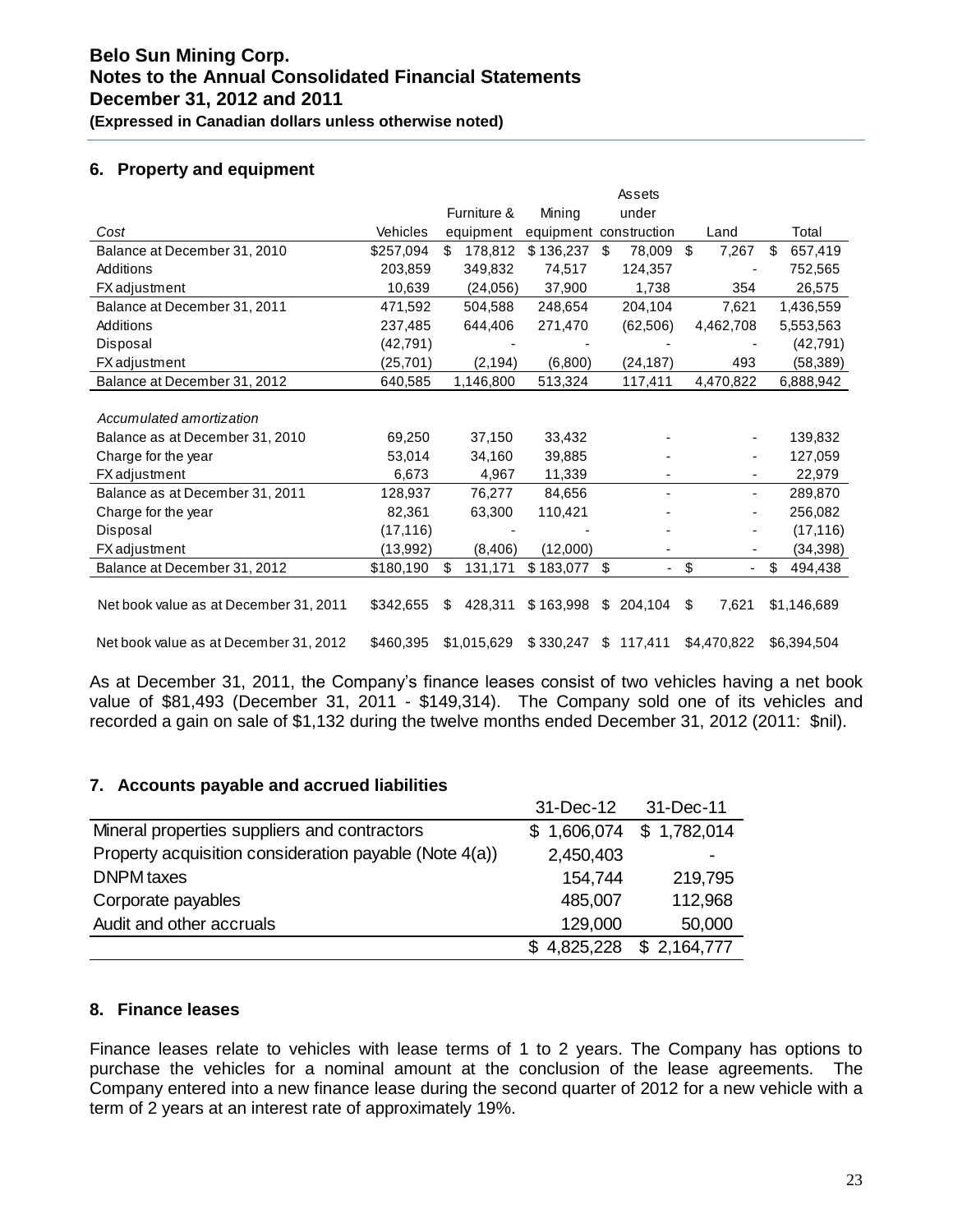As at December 31, 2012, the finance leases were composed of the following obligations:

| 2013                               | 31,656       |
|------------------------------------|--------------|
| 2014                               | 12,383       |
|                                    | 44,039       |
| less amounts representing interest | (7,329)      |
|                                    | \$<br>36,710 |
|                                    |              |
| current portion                    | 26,397       |
| long term portion                  | 10,313       |
|                                    | 36,710       |
|                                    |              |

## **9. Share capital**

- a) As at December 31, 2012 and 2011, the Company's authorized number of common shares was unlimited without par value and an unlimited number of special shares. The special shares have the same features as the common shares with the exception that the special shares take preference over the common shares in the event of liquidation, dissolution or winding up of the Company. The special shares are entitled to the same dividend rights as common shares.
- b) Issued and outstanding share capital (common shares)

|                                                       | Number of   |                   |
|-------------------------------------------------------|-------------|-------------------|
|                                                       | Shares      | Amount            |
| Balance, December 31, 2010                            | 149,158,834 | \$<br>40,829,667  |
| Public offering (i)                                   | 45,080,000  | 51,842,000        |
| Exercise of stock options                             | 2,659,000   | 1,397,078         |
| Exercise of stock options - value allocation          |             | 958,656           |
| Exercise of warrants                                  | 10,706,500  | 3,819,550         |
| Exercise of warrants - value allocation               |             | 1,182,098         |
| Value of warrants granted on exercise of broker units |             | (237,000)         |
| Cost of issue                                         |             | (3,515,942)       |
| Balance, December 31, 2011                            | 207,604,334 | 96,276,107        |
| Public offering (ii)                                  | 35,720,000  | 50,008,000        |
| Exercise of stock options                             | 1,070,600   | 650,134           |
| Exercise of stock options - value allocation          |             | 376,105           |
| Exercise of warrants                                  | 21,515,600  | 10,610,850        |
| Exercise of warrants - value allocation               |             | 2,524,985         |
| Value of warrants granted on exercise of broker units |             | (293,900)         |
| Cost of issue                                         |             | (2,974,643)       |
| Balance, December 31, 2012                            | 265,910,534 | \$<br>157,177,638 |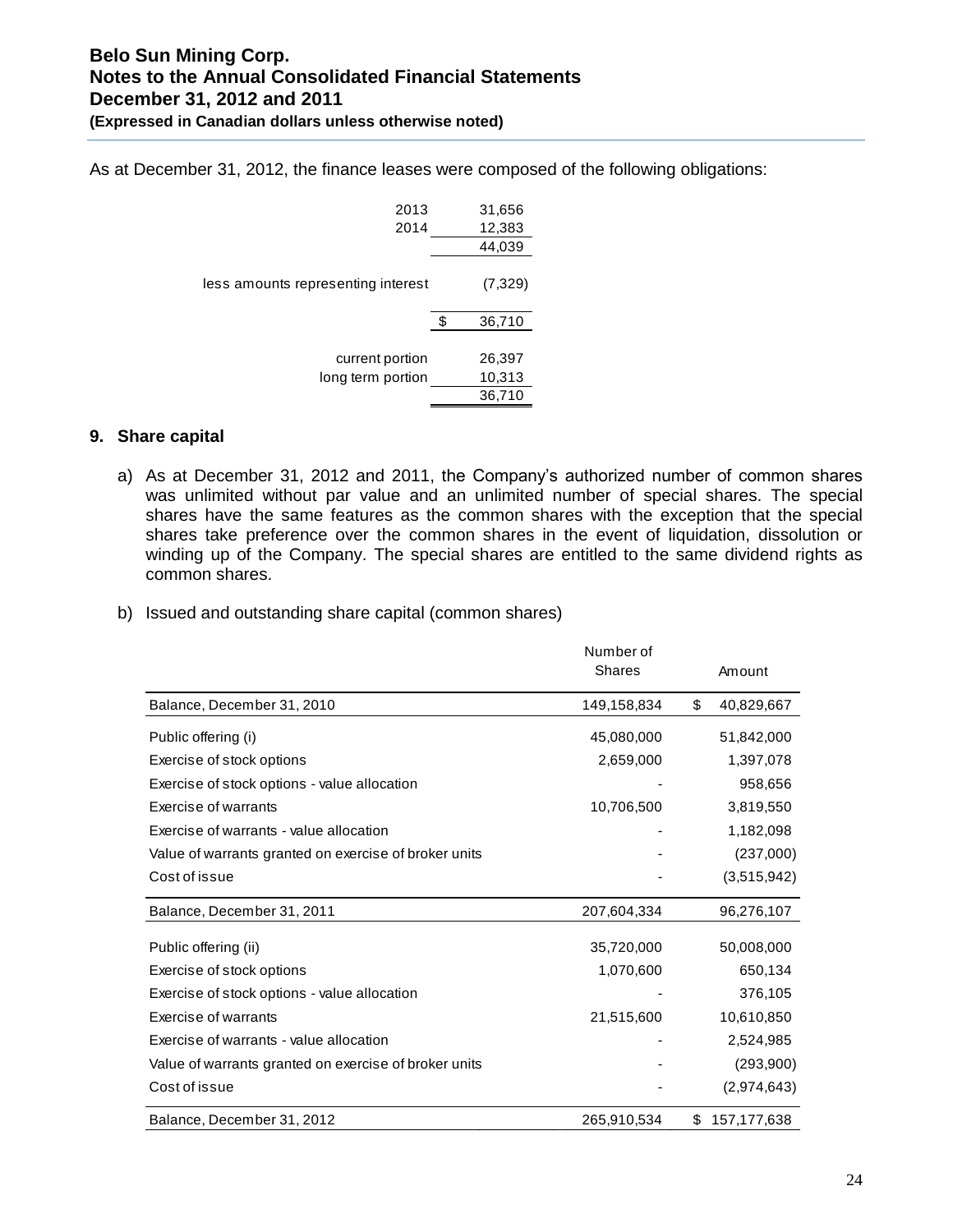- **(Expressed in Canadian dollars unless otherwise noted)** 
	- (i) On March 25, 2011, the Company completed a bought deal financing of 45,080,000 common shares, including the full exercise of the agents' over-allotment option of 5,880,000 common shares, at a price of \$1.15 per common share for gross proceeds of \$51,842,000. The Company paid the underwriters a fee of 6% on funds raised.
	- (ii) On October 10, 2012, the Company completed a bought deal financing of 35,720,000 common shares at a price of \$1.40 per common share for gross proceeds of \$50,008,000. The Company paid the underwriters a fee of 5% on funds raised.

## **10. Share-based payments reserves**

The Company has an ownership-based compensation scheme for executives and employees. In accordance with the terms of the plan, as approved by shareholders at a previous annual general meeting, officers, directors and consultants of the Company may be granted options to purchase common shares at exercise prices determined at the time of grant. The Company has adopted a Floating Stock Option Plan (the "Plan"), whereby the number of common shares reserved for issuance under the Plan is equivalent of up to 10% of the issued and outstanding shares of the Company from time to time. The option vesting terms are determined at the discretion of the Board of Directors.

Each employee share option converts into one common share of the Company on exercise. No amounts are paid or payable by the recipient on receipt of the option. The options carry neither rights to dividends nor voting rights. Options may be exercised at any time from the date of vesting to the date of their expiry.

|                   | Number of   | Weighted average |    | Value of     | Number of      | Weighted average | Value of      |    | <b>TOTAL</b>  |
|-------------------|-------------|------------------|----|--------------|----------------|------------------|---------------|----|---------------|
|                   | Options     | exercise prices  |    | options      | Warrants       | exercise prices  | warrants      |    | <b>VALUE</b>  |
|                   |             |                  |    |              |                |                  |               |    |               |
| December 31, 2010 | 9,948,400   | \$0.45           | \$ | 3,168,085    | 31,556,800     | \$0.44           | \$3,233,525   | \$ | 6,401,610     |
| Granted           | 4,922,200   | \$1.33           |    | 4,380,758    | 610,000        | \$0.50           | 237,000       |    | 4,617,758     |
| Exercised         | (2,659,000) | \$0.53           |    | (958, 656)   | (10,706,500)   | \$0.36           | (1, 182, 098) |    | (2, 140, 754) |
| Expired/forfeited | (60,000)    | \$1.33           |    | (53,400)     | (372, 500)     | \$0.24           | (42,602)      |    | (96,002)      |
| December 31, 2011 | 12,151,600  | \$0.79           | S  | 6,536,787    | 21,087,800     | \$0.49           | \$2,245,825   | S  | 8,782,612     |
| Granted           | 8,745,000   | \$1.17           |    | 7,164,550    | 587,800        | \$0.50           | 293,900       |    | 7,458,450     |
| Exercised         | (1,070,600) | \$0.61           |    | (376, 105)   | (21, 515, 600) | \$0.49           | (2,524,985)   |    | (2,901,090)   |
| Expired/forfeited | (63,000)    | \$1.29           |    | (54,970)     | 160,000        | \$0.50           | (14, 740)     |    | (69, 710)     |
| December 31, 2012 | 19,763,000  | \$0.96           |    | \$13,270,262 |                | \$0.00           | \$            | S  | 13,270,262    |

The weighted average share price on the date of exercise of options and warrants during the year ended December 31, 2012 was \$1.11 and \$1.03 respectively (December 31, 2011: \$1.15 and \$1.19 respectively).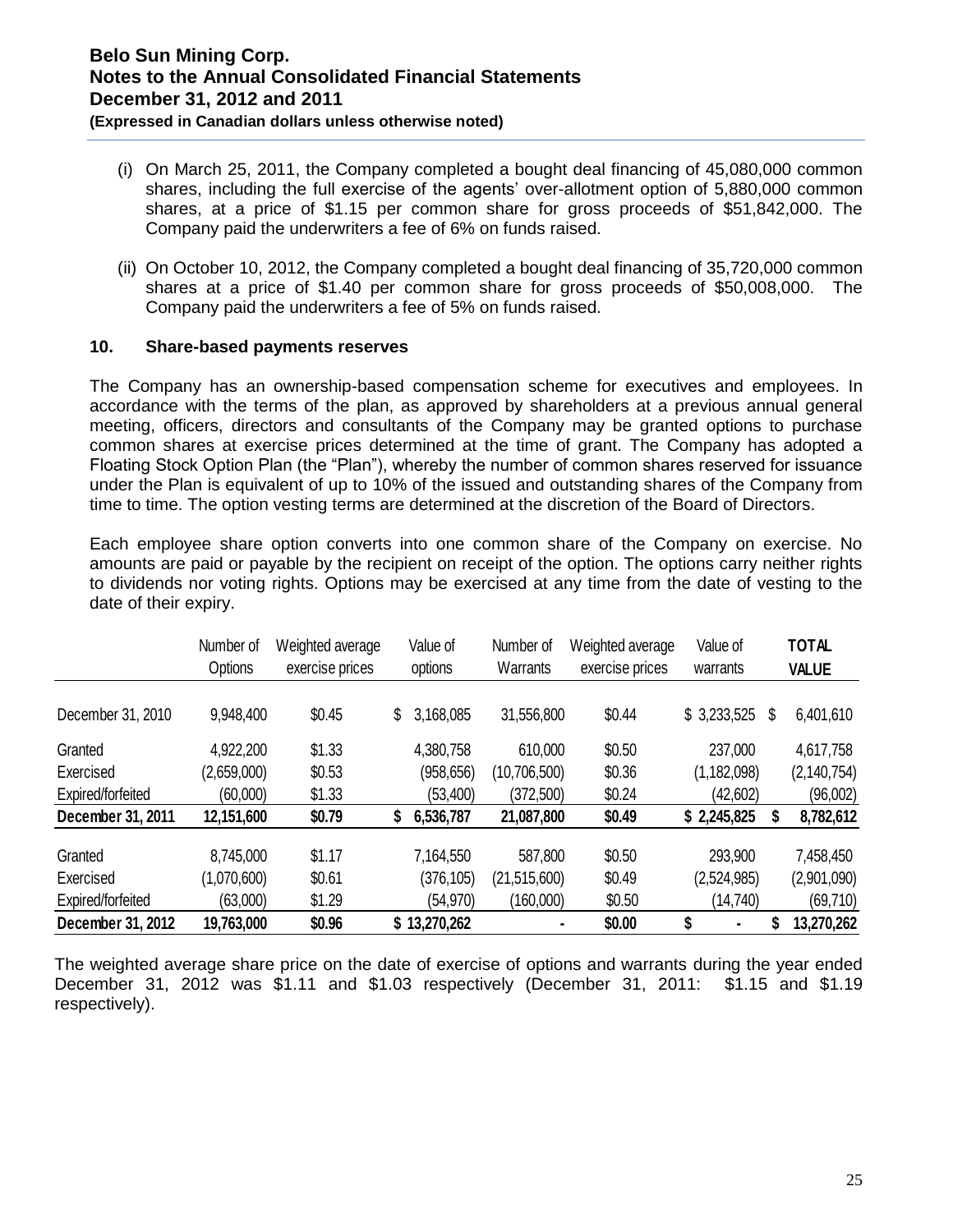The following share-based payments arrangements were in existence as at December 31, 2012:

## Options:

| Number      | Number      |              |                 | Exercise | Expected   | Expected   | Expected       | Risk-free     |
|-------------|-------------|--------------|-----------------|----------|------------|------------|----------------|---------------|
| outstanding | exercisable | Grant date   | Expiry date     | price    | volatility | life (yrs) | dividend vield | interest rate |
| 3,611,000   | 3,611,000   | 5-Mar-10     | 5-Mar-15 \$     | 0.34     | 100%       | 5          | 0%             | 2.59%         |
| 60,000      | 60,000      | $2$ -Jun-10  | $2$ -Jun-15 $$$ | 0.45     | 100%       | 5          | $0\%$          | 2.68%         |
| 1,968,000   | 1,968,000   | 29-Jul-10    | 29-Jul-15 \$    | 0.36     | 104%       | 5          | $0\%$          | 2.36%         |
| 50,000      | 50,000      | 11-Nov-10    | 11-Nov-15 \$    | 0.80     | 94%        | 5          | $0\%$          | 2.50%         |
| 600,000     | 600,000     | 5-Dec-10     | 5-Dec-15 \$     | 0.89     | 94%        | 5          | $0\%$          | 2.40%         |
| 4,742,000   | 4,742,000   | 21-Apr-11    | 21-Apr-16 \$    | 1.33     | 94%        | 5          | $0\%$          | 2.70%         |
| 3,467,000   | 3,467,000   | $31$ -Jan-12 | 31-Jan-17 \$    | 1.15     | 94%        | 5          | 0%             | 1.25%         |
| 250,000     | 250,000     | 30-Apr-12    | 30-Apr-17 \$    | 1.15     | 94%        | 5          | $0\%$          | 1.60%         |
| 700,000     | 700,000     | 14-Jun-12    | 14-Jun-17 \$    | 1.17     | 94%        | 5          | $0\%$          | 1.28%         |
| 2,815,000   | 2,815,000   | $3$ -Jul-12  | $3$ -Jul-17 $$$ | 1.15     | 94%        | 5          | $0\%$          | 1.26%         |
| 1,200,000   | 1,200,000   | 10-Jul-12    | 10-Jul-17 \$    | 1.15     | 94%        | 5          | $0\%$          | 1.18%         |
| 300,000     | 300,000     | 29-Nov-12    | 29-Nov-17 \$    | 1.70     | 93%        | 5          | $0\%$          | 1.30%         |
| 19,763,000  | 19,763,000  |              |                 |          |            |            |                |               |

Fair value of share options granted in the period:

During the twelve months ended December 31, 2012, the Company granted 8,745,000 stock options (2011: 4,922,000). A value of \$7,164,550 was recorded to the statement of comprehensive loss for the twelve months ended December 31, 2012 (2011: \$4,380,758) related to these stock options. The weighted average grant date fair value of the share options granted during the twelve months ended December 31, 2012 is \$0.82 (2011: \$0.89). Options were priced using the Black-Scholes optionpricing model. Expected volatility is based on the historical share price volatility over the past 5 years. The expected life of the option was calculated based on the history of option exercises. The weighted average life of the outstanding options is 3.47 years. The weighted average market price on the date of grant for options granted during the period was \$1.15 (2011: \$1.33).

## **11. Operating segments**

## *Geographical information*

The Company operates in Canada, Barbados and Brazil. The Company's information about its assets by geographical location are detailed below.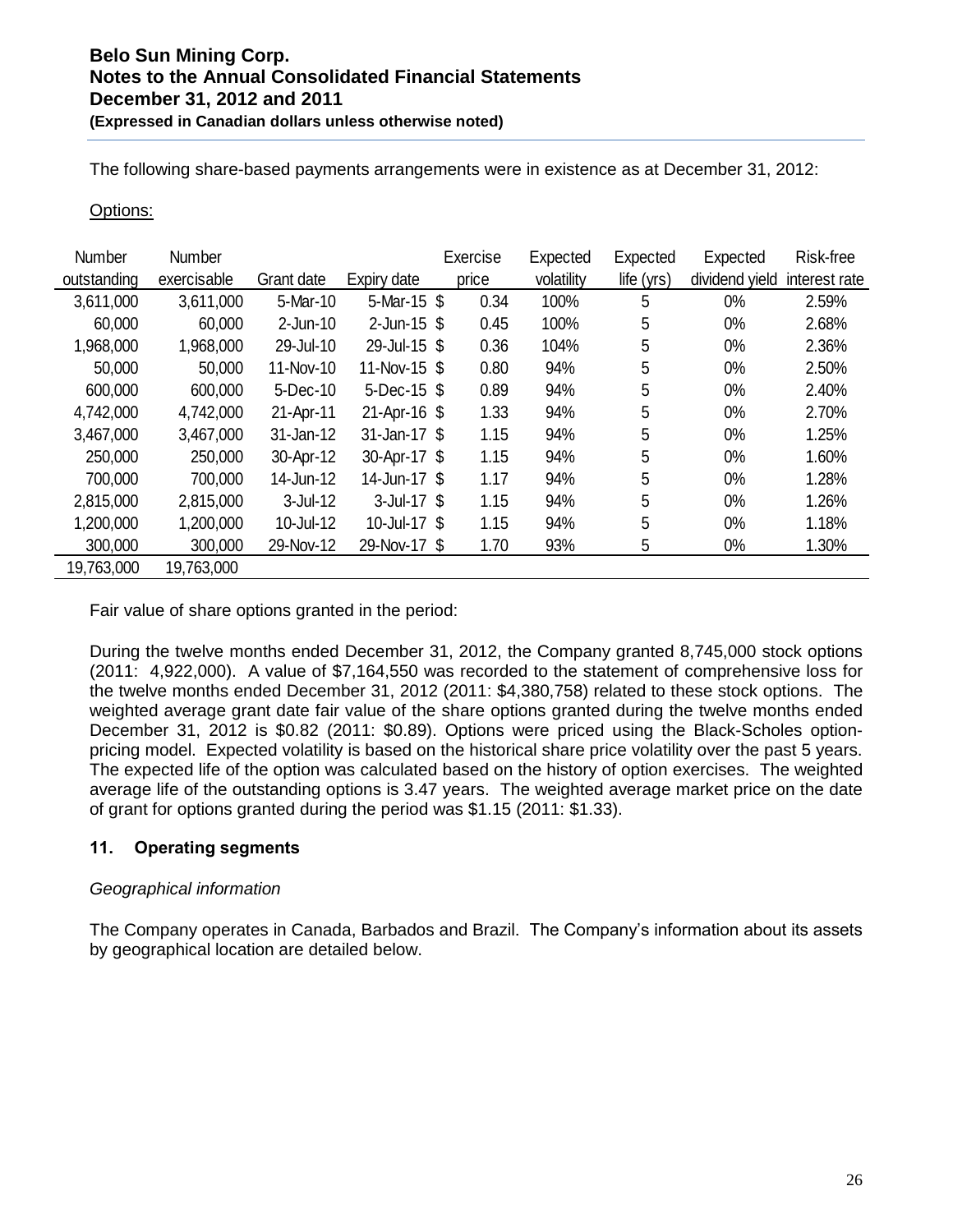**(Expressed in Canadian dollars unless otherwise noted)** 

|                   |                       | Property |               |      | Other long-term |                     |            |  |
|-------------------|-----------------------|----------|---------------|------|-----------------|---------------------|------------|--|
|                   | <b>Current assets</b> |          | and equipment |      | assets          | <b>TOTAL ASSETS</b> |            |  |
|                   |                       |          |               |      |                 |                     |            |  |
| December 31, 2012 |                       |          |               |      |                 |                     |            |  |
| Canada            | \$<br>37,254,580      | \$       | 7,684         | \$   |                 | \$                  | 37,262,264 |  |
| <b>Barbados</b>   |                       |          |               |      |                 |                     |            |  |
| <b>Brazil</b>     | 9,608,073             |          | 6,386,820     |      | 524,131         |                     | 16,519,024 |  |
|                   | \$<br>46,862,654      | \$       | 6,394,504     | \$   | 524,131         | \$                  | 53,781,289 |  |
| December 31, 2011 |                       |          |               |      |                 |                     |            |  |
| Canada            | \$<br>12,439,612      | -\$      | 9,325         | - \$ |                 | \$                  | 12,448,937 |  |
| <b>Barbados</b>   | 1,553                 |          |               |      |                 |                     | 1,553      |  |
| <b>Brazil</b>     | 20,367,603            |          | 1,137,364     |      | 548,968         |                     | 22,053,935 |  |
|                   | \$<br>32,808,768      | \$       | 1,146,689     | \$   | 548,968         | \$                  | 34,504,425 |  |

## **12. Loss per share**

Basic loss per share is calculated by dividing the loss available to common shareholders by the weighted average number of common shares outstanding in the period. Diluted loss per share reflects the potential dilution of common share equivalents, such as outstanding share options, warrants and contracts to be settled in cash or shares, in the weighted average number of common shares outstanding during the period. In the Company's case, diluted loss per share is the same as basic loss per share as the effects of including all outstanding options, warrants and contracts to be settled in cash or shares would be anti-dilutive.

## **13. Financial instruments**

Financial assets and financial liabilities as at December 31, 2012 and 2011 were classified as follows:

|                                          | Loans and            |                   |      | Assets /(liabilities)<br>at fair value through |   |            |
|------------------------------------------|----------------------|-------------------|------|------------------------------------------------|---|------------|
| December 31, 2012                        | receivables          | Other liabilities |      | profit/loss                                    |   | Total      |
| Cash and cash equivalents                | \$<br>$\blacksquare$ | \$<br>$\sim$      | - \$ | 45,977,241                                     | S | 45,977,241 |
| Sundry receivables                       | 375,364              | ۰                 |      |                                                |   | 375,364    |
| Term investment                          |                      |                   |      | 524,131                                        |   | 524,131    |
| Accounts payable and accrued liabilities | ٠                    | 4,344,380         |      | 480,848                                        |   | 4,825,228  |
| Finance leases                           |                      | 36,710            |      |                                                |   | 36,710     |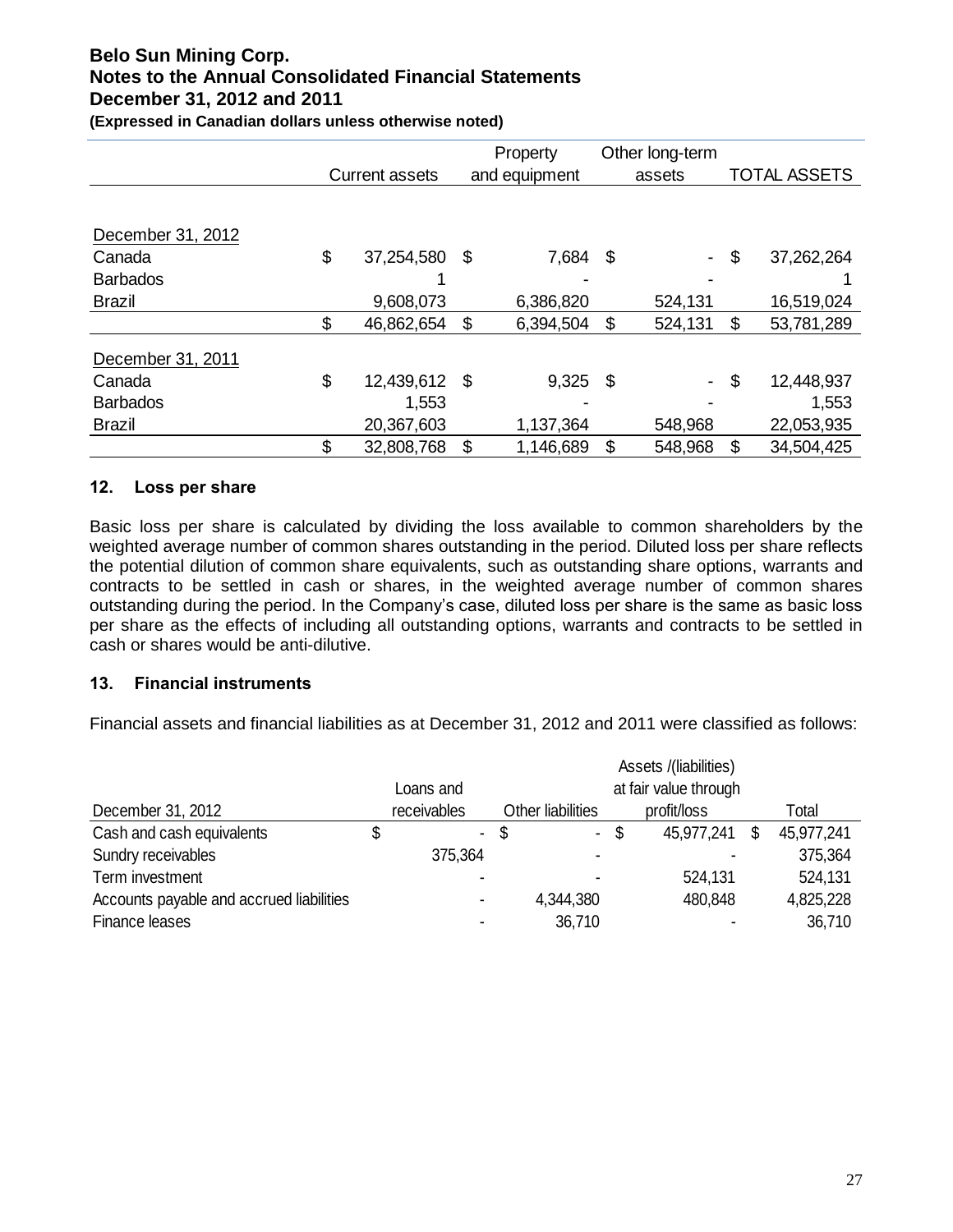**(Expressed in Canadian dollars unless otherwise noted)** 

|                                          | Loans and                 | Assets /(liabilities)<br>at fair value through |                    |      |            |
|------------------------------------------|---------------------------|------------------------------------------------|--------------------|------|------------|
| December 31, 2011                        | receivables               | Other liabilities                              | profit/loss        |      | Total      |
| Cash and cash equivalents                | $\mathbf{L}^{\text{max}}$ | S                                              | 32,415,945<br>- \$ | \$   | 32,415,945 |
| Sundry receivables                       | 120,155                   |                                                | ٠                  | S    | 120,155    |
| Term investment                          |                           |                                                | 548,968            |      | 548,968    |
| Accounts payable and accrued liabilities |                           | 2,164,777                                      | $\blacksquare$     | S    | 2,164,777  |
| Finance leases                           |                           | 66,745                                         | ۰.                 | - \$ | 66,745     |

A fair value hierarchy prioritizes the methods and assumptions used to develop fair value measurements for those financial assets where fair value is recognized on the statement of financial position. These have been prioritized into three levels.

Level 1 – Quoted prices (unadjusted) in active markets for identical assets or liabilities

Level 2 – Inputs other than quoted prices included in Level 1 that are observable for the asset or liability, either directly or indirectly

Level 3 – Inputs for the asset or liability that are not based on observable market data.

Fair value amounts represent point-in-time estimates and may not reflect fair value in the future. The measurements are subjective in nature, involve uncertainties and are a matter of significant judgement.

At December 31, 2012, the Company's financial instruments that are carried at fair value, consisting of cash and cash equivalents, term investment and derivative liability have been classified as Level 1 within the fair value hierarchy.

The Company's risk exposures and their impacts on the Company's financial instruments are summarized below. There have been no significant changes in the risks, objectives, policies and procedures for managing risk during the twelve months ended December 31, 2012 and 2011.

### Credit risk

Credit risk arises from the non-performance by counterparties of contractual financial obligations. The Company's primary counterparty related to its cash and cash equivalents and term investment carry an investment grade rating as assessed by external rating agencies. The Company maintains all of its cash and cash equivalents and term investment with major Canadian, British, US and Brazilian financial institutions. Deposits held with these institutions may exceed the amount of insurance provided on such deposits. Sundry receivables consist of supplies deposit and management believes that the credit risks associated with these amounts are remote.

The Company's maximum exposure to credit risk at the balance sheet date is the carrying value of cash and cash equivalents, term investment and sundry receivables.

### Liquidity risk

The Company manages liquidity risk by maintaining adequate cash and cash equivalent balances. The Company continuously monitors and reviews both actual and forecasted cash flows, and also matches the maturity profile of financial assets and liabilities.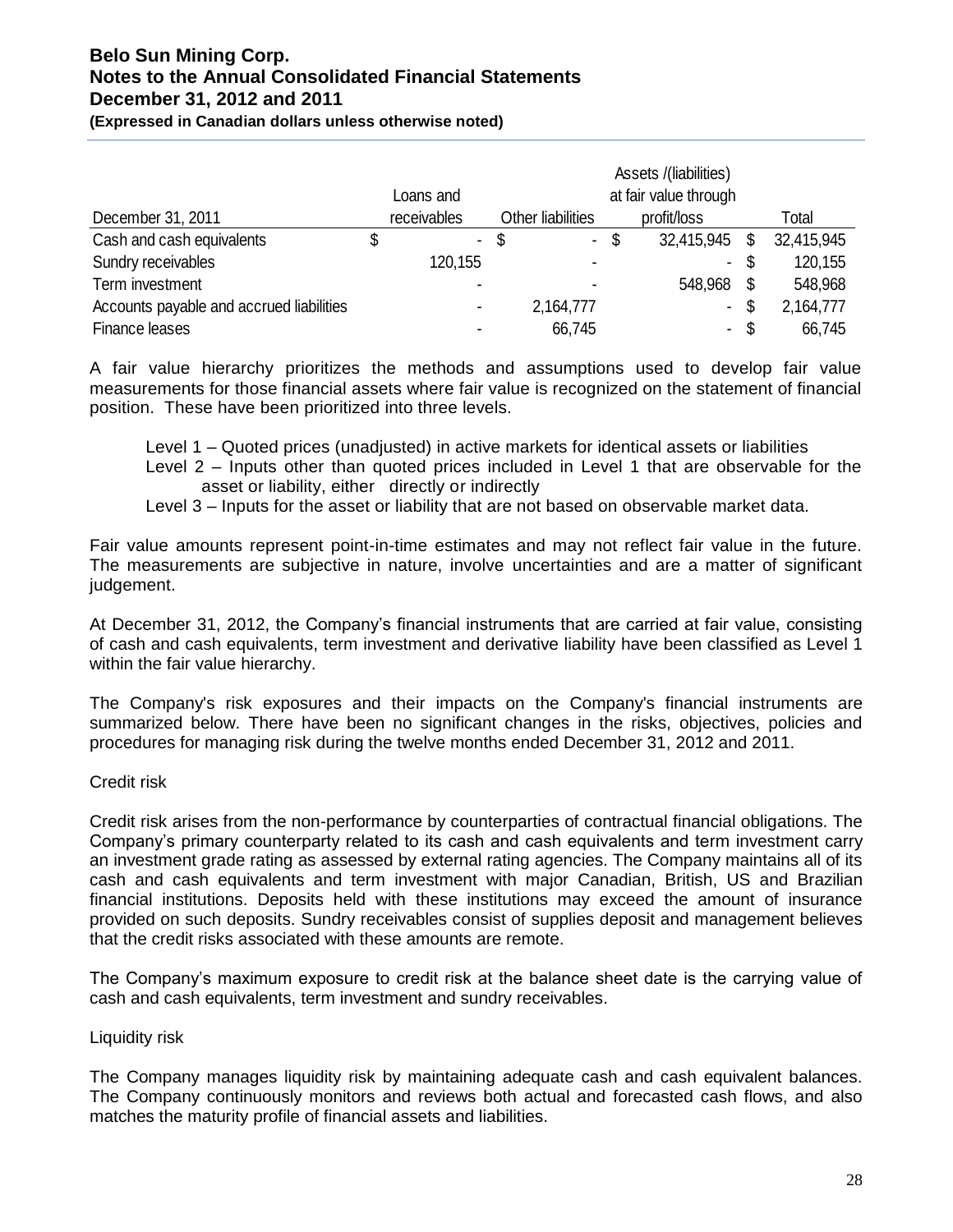**(Expressed in Canadian dollars unless otherwise noted)** 

As at December 31, 2012, the Company had current assets of \$46,862,654 to settle current liabilities of \$4,858,716.

Market risk

(a) Interest rate risk

The Company's cash equivalents are subject to interest rate cash flow risk as they carry variable rates of interest. The Company's interest rate risk management policy is to purchase highly liquid investments with a term to maturity of one year or less on the date of purchase.

Based on cash and cash equivalent balances on hand at December 31, 2012, a 0.1% change in interest rates could result in a corresponding change in net loss of approximately \$46,000 (December 31, 2011 - \$32,000).

(b) Currency risk

As the Company operates on an international basis, foreign exchange risk exposures arise from transactions and balances denominated in foreign currencies. The Company's foreign currency risk arises primarily with respect to the United States dollar and Brazilian Reais. Fluctuations in the exchange rates between these currencies and the Canadian dollar could have a material effect on the Company's business, financial condition and results of operations. The Company does not engage in any hedging activity to mitigate this risk.

A strengthening of \$0.01 in the United States dollar against the Brazilian Reais would have decreased net income by approximately \$121,000 for the twelve months ended December 31, 2012 (2011 - \$345,000). A strengthening of \$0.01 in the Canadian dollar against the United States dollar would have decreased other comprehensive income by approximately \$59,000 for the twelve months ended December 31, 2012 (2011 - \$185,000). At December 31, 2012, one Canadian dollar was equal to 0.9949 United States dollars (2011 – 0.9833) and one Canadian dollar was equal to 2.0580 Brazilian Reais (2011 – 1.8322).

(c) Price risk

The Company will be exposed to price risk with respect to commodity prices, specifically gold. The Company closely monitors commodity prices to determine the appropriate course of action to be taken by the Company. The Company's future operations will be significantly affected by changes in the market prices of these commodities. Prices fluctuate on a daily basis and are affected by numerous factors beyond the Company's control. The supply and demand for gold, the level of interest rates, the rate of inflation, investment decisions by large holders of gold and stability of exchange rates can all cause significant fluctuations in prices. Such external economic factors may in turn be influenced by changes in international investment patterns and monetary systems and political developments.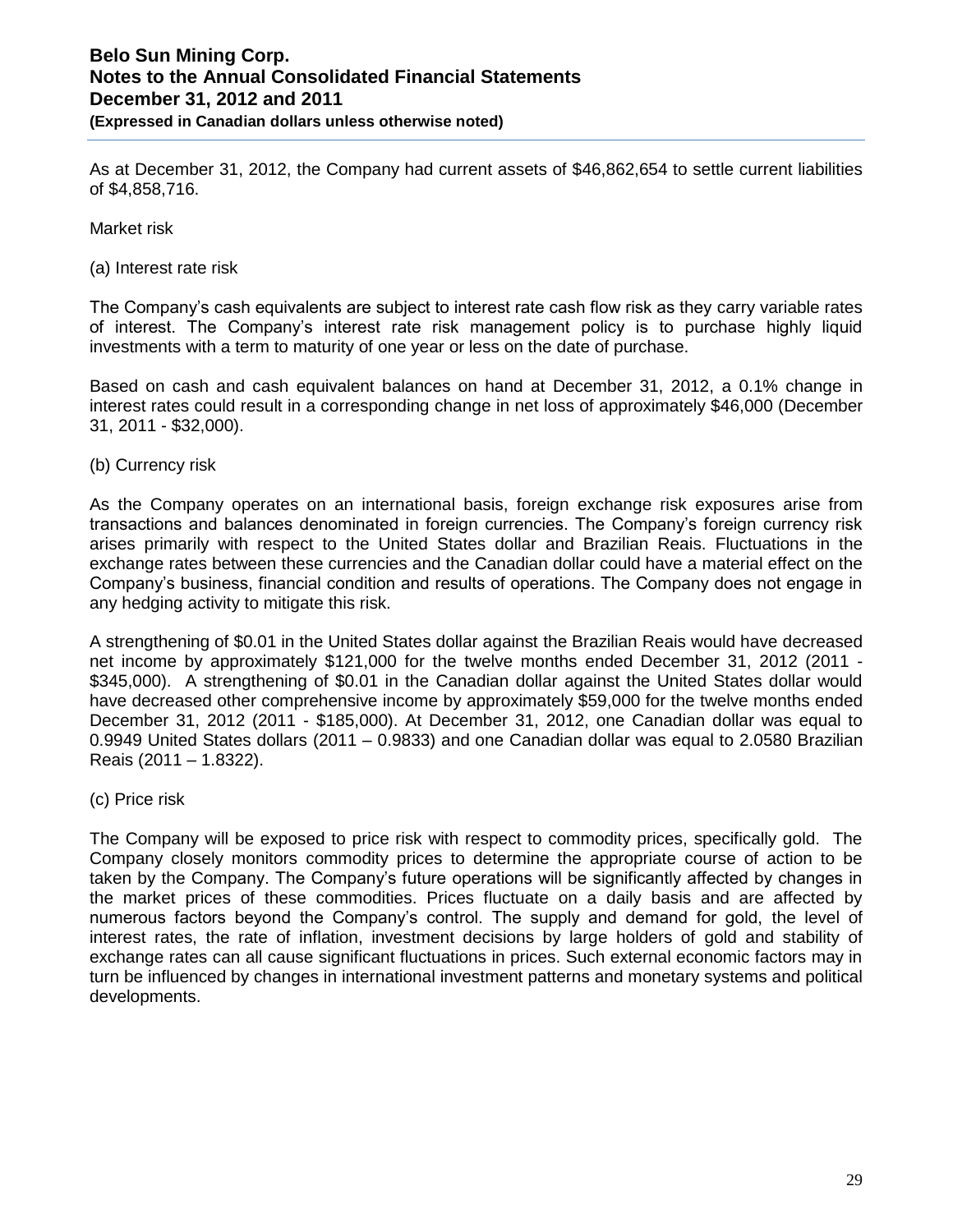## **14. Capital management**

The Company manages and adjusts its capital structure based on available funds in order to support the acquisition, exploration and development of mineral properties. The capital of the Company consists of share capital and share-based payments reserve. The Board of Directors does not establish quantitative return on capital criteria for management, but rather relies on the expertise of the Company's management to sustain future development of the business.

The properties in which the Company currently has an interest are in the exploration and development stage; as such the Company is dependent on external financing to fund its activities. In order to carry out planned exploration and development, and pay for administrative costs, the Company will spend its existing working capital and raise additional amounts as needed. The Company will continue to assess new properties and seek to acquire an interest in additional properties if it feels there is sufficient geologic or economic potential and if it has adequate financial resources to do so. Management reviews its capital management approach on an ongoing basis and believes that this approach, given the relative size of the Company, is reasonable.

There were no significant changes in the Company's approach to capital management during the twelve months ended December 31, 2012 and 2011. The Company is not subject to externally imposed capital requirements.

## **15. Related party disclosures**

The audited annual consolidated financial statements include the financial statements of the Company and the subsidiaries at their respective ownership listed in the following table.

|                                  | Country of incorporation | % equity interest |
|----------------------------------|--------------------------|-------------------|
| Belo Sun Mining (Barbados) Corp. | <b>Barbados</b>          | 100               |
| Belo Sun Mineracao Ltda          | <b>Brazil</b>            | 100               |
| Intergemas Mineracao e           |                          |                   |
| Industrailizacao Ltda            | <b>Brazil</b>            | 100               |
| Aubras Mineracao Ltda            | <b>Brazil</b>            | 98                |
| Oca Mineracao Ltda               | <b>Brazil</b>            | 100               |

During the period, the Company entered into the following transactions in the ordinary course of business with related parties that are not subsidiaries of the Company.

|                          |   | Purchases of goods/services<br>Twelve months ended |  |                    |  |
|--------------------------|---|----------------------------------------------------|--|--------------------|--|
|                          |   | December 31,                                       |  |                    |  |
|                          |   | 2012<br>2011                                       |  |                    |  |
| 2227929 Ontario Inc.     | S |                                                    |  | 446,825 \$ 275,202 |  |
| Forbes & Manhattan, Inc. |   | 315,000                                            |  | 180,000            |  |
| Falcon Metais Ltda.      |   | 339,584                                            |  | 162,510            |  |
| Valencia Ventures Inc.   |   |                                                    |  | 1.366              |  |

The Company shares office space with other companies who may have common officers and directors. The costs associated with this space are administered by 2227929 Ontario Inc.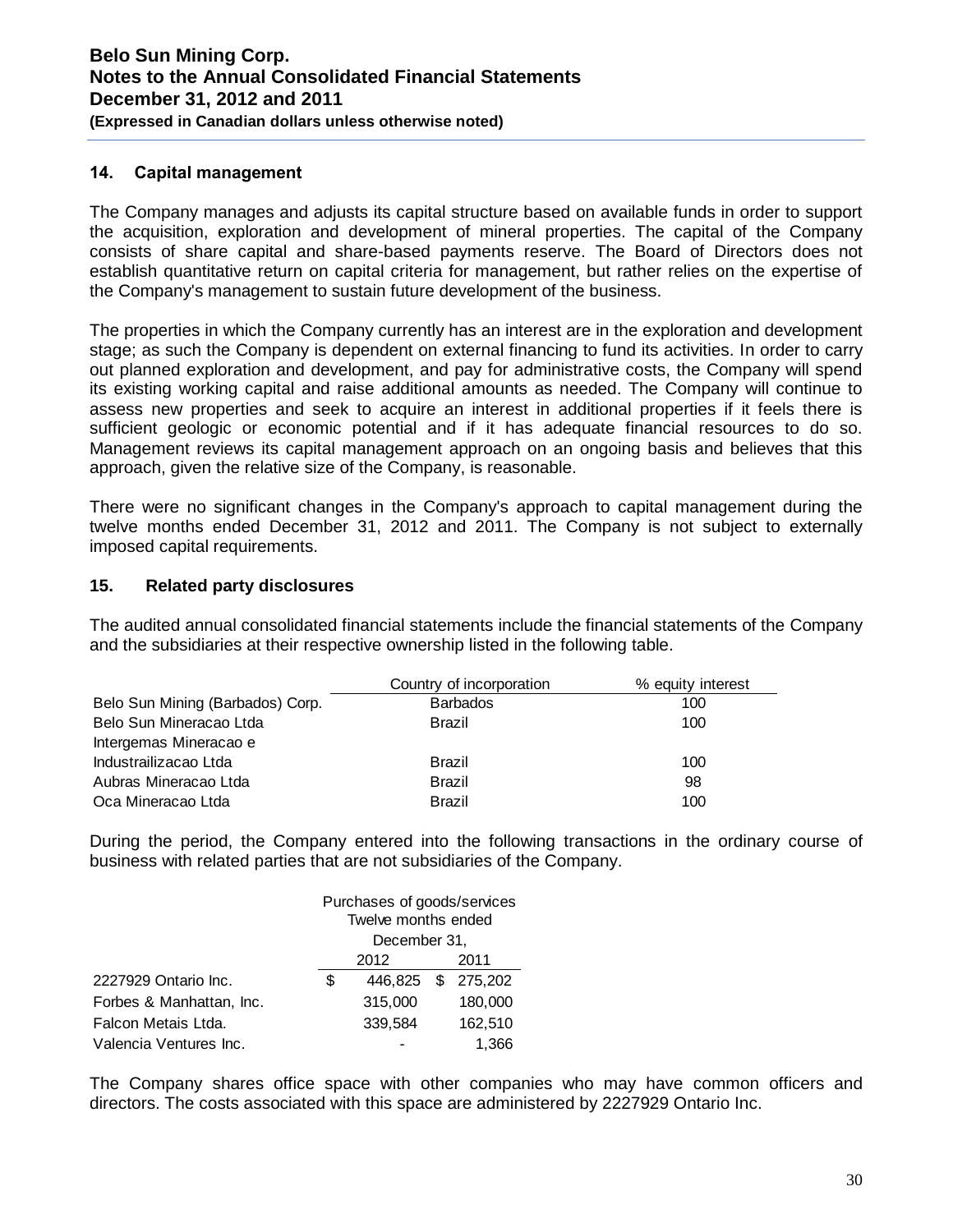Mr. Stan Bharti, a director of the Company, is the Executive Chairman of Forbes and Manhattan, Inc., a corporation that provides administrative services to the Company. Forbes and Manhattan, Inc. charges a monthly consulting fee of \$25,000.

Mr. Helio Diniz, Vice President of Exploration for the Company, is an officer of Falcon Metais Ltda., a company providing exploration and administration services in Brazil.

Mr. Michael Hoffman, Vice President of Engineering for the Company, is a director of Azul Ventures Inc. The Company was reimbursed by Azul Ventures Inc. for \$2,093 in travel expenses incurred by Mr. Hoffman paid by the Company on his behalf during the twelve months ended December 31, 2012 (2011: \$nil).

The following balances were outstanding at the end of the reporting period:

|                          |         |  |                                | Amounts owed by related Amounts owed to related |      |        |
|--------------------------|---------|--|--------------------------------|-------------------------------------------------|------|--------|
|                          | parties |  | parties                        |                                                 |      |        |
|                          |         |  |                                |                                                 |      |        |
| 2227929 Ontario Inc.     | £.      |  | $90,000 \quad $72,209 \quad $$ |                                                 | - \$ | 14.893 |
| Directors of the Company |         |  | $\blacksquare$                 | 53.280                                          |      | 72,936 |
| Falcon Metais Ltda.      |         |  | 29.384                         | 47,057                                          |      |        |

The amounts outstanding are unsecured and will be settled in cash. No guarantees have been given or received. No expense has been recognized in the current or prior periods for bad or doubtful debts in respect of the amounts owed by related parties.

### *Compensation of key management personnel of the Company*

The remuneration of directors and other members of key management personnel during the period were as follows:

|                      | Twelve months ended |              |                       |  |  |
|----------------------|---------------------|--------------|-----------------------|--|--|
|                      |                     | December 31, |                       |  |  |
|                      |                     | 2012<br>2011 |                       |  |  |
| Short-term benefits  |                     |              | 2,337,054 \$1,383,209 |  |  |
| Share-based payments |                     | 4.249.500    | 2,937,000             |  |  |

In accordance with IAS 24 Related Party Disclosures, key management personnel are those persons having authority and responsibility for planning, directing and controlling the activities of the Company directly or indirectly, including any directors (executive and non-executive) of the Company.

The remuneration of directors and key executives is determined by the remuneration committee having regard to the performance of individuals and market trends.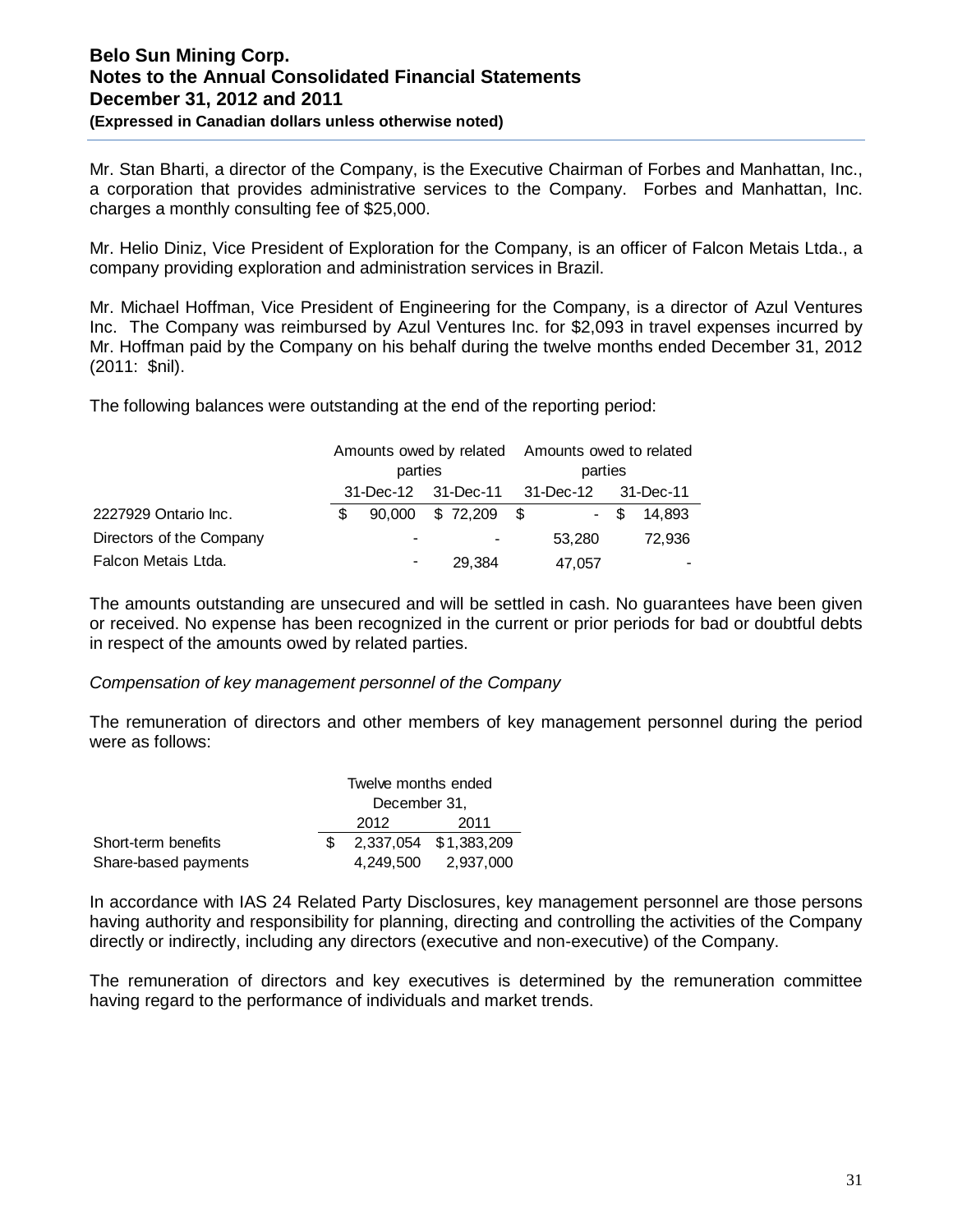**(Expressed in Canadian dollars unless otherwise noted)** 

### **16. Commitments and contingencies**

(a) Long Term Investment

Under a successfully renegotiated agreement with CPRM (Note 5) in March 2008, the Company maintains an interest bearing term deposit to cover the future royalty payments, starting March 31, 2008. There has been no production at Volta Grande Property thus no royalties were payable and no amounts were withdrawn by the CPRM.

- (b) The Company is party to certain management contracts. These contracts require that additional payments of up to \$5,140,000 be made upon the occurrence of certain events such as a change of control. As the likelihood of these events taking place is uncertain and it is not probable that there will be any outflow of resources to settle the commitment, the contingent payments have not been reflected in these audited annual consolidated financial statements. Minimum commitments remaining under these contracts were approximately \$847,000 all due within one year.
- (c) The Company's mining and exploration activities are subject to various federal, provincial and international laws and regulations governing the protection of the environment. These laws and regulations are continually changing and generally becoming more restrictive. The Company conducts its operations so as to protect public health and the environment and believes its operations are materially in compliance with all applicable laws and regulations. The Company has made, and expects to make in the future, expenditures to comply with such laws and regulations.

### **17. Income tax**

In assessing the realization of the Company's deferred income tax assets, management considers whether it is probable that some portion of all of the deferred tax assets will be realized. The ultimate realization of deferred tax assets is dependent upon the generation of taxable income during the periods in which those temporary differences become deductible. Management considers the scheduled reversal of deferred tax liabilities, projected deferred taxable income, and tax planning strategies in making this assessment. The amount of deferred tax assets considered realizable could change materially in the near term based on future taxable income during the carry-forward period.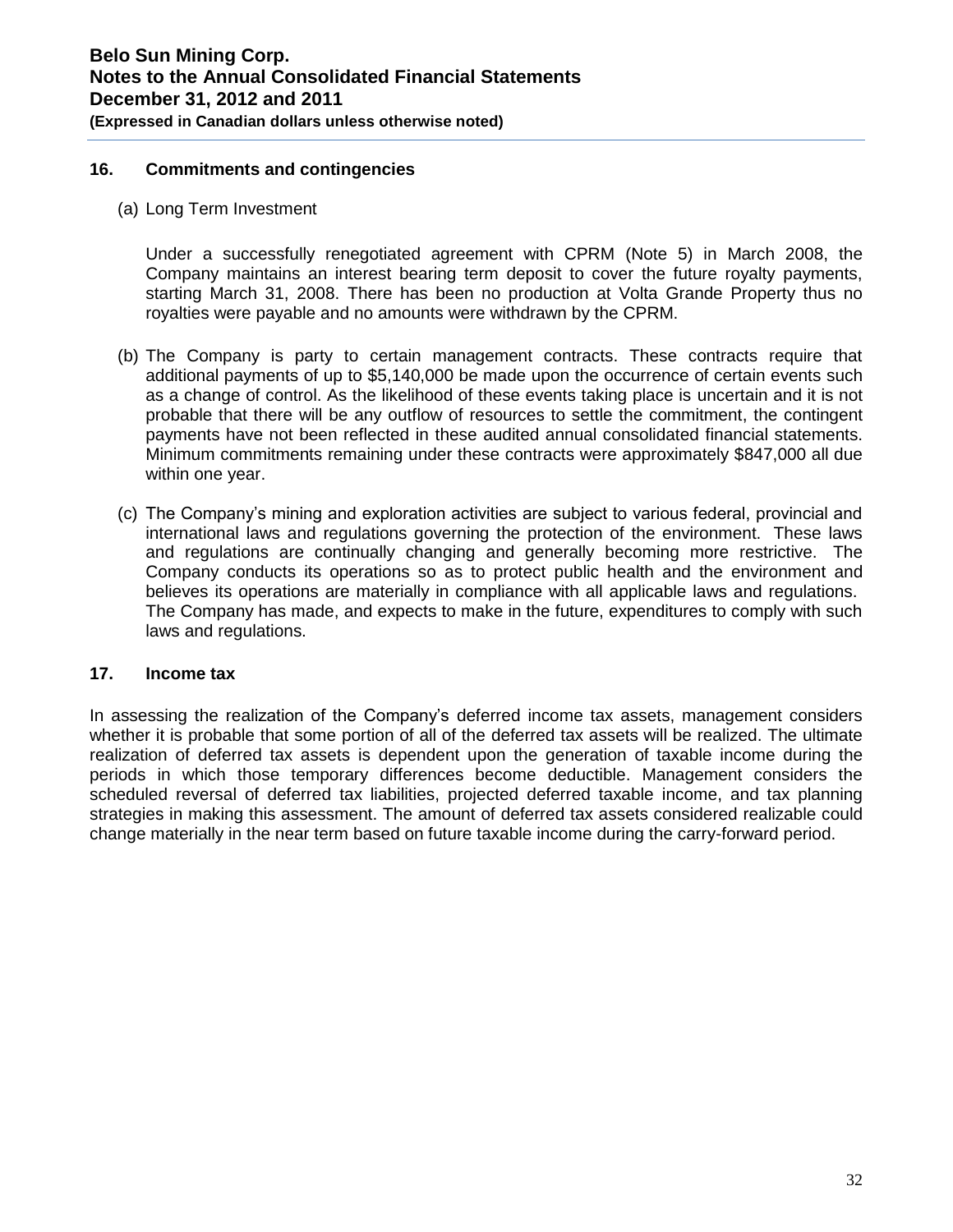(a) The following table reconciles incomes taxes calculated at combined Canadian federal and provincial tax rate with income tax expense in these audited annual consolidated financial statements.

|                                                                                                 | 2012                          |      | 2011                       |
|-------------------------------------------------------------------------------------------------|-------------------------------|------|----------------------------|
| Loss before income taxes<br>Statutory rate                                                      | \$<br>48,407,634<br>26.50%    | - \$ | 32,869,959<br>28.25%       |
| Expected income tax recovery                                                                    | 12,828,023                    |      | 9,285,763                  |
| Change in unrecognized deferred tax assets<br>Non-deductible expenses and permanent differences | (12, 127, 200)<br>(1,904,882) |      | (8,616,767)<br>(1,710,432) |
| <b>Expired losses</b>                                                                           |                               |      |                            |
| Change in tax rate, foreign exchange and other                                                  | 1,204,059                     |      | 1,041,436                  |
| Income tax expense                                                                              | \$                            |      |                            |

(b) The significant components of the Company's deferred income tax assets are as follows:

|                                                    | 2012           | 2011           |
|----------------------------------------------------|----------------|----------------|
| Deferred income tax assets and liabilities:        |                |                |
| Capital and non-capital tax losses carried forward | 6,812,000      | 5,359,800      |
| Capital assets                                     | 7,500          | 3,800          |
| Unused foreign exploration and evaluation expenses | 22,366,500     | 12,165,000     |
| Share issue costs                                  | 1,214,900      | 745,100        |
| Other liability                                    | (7,091)        | (14, 182)      |
| Net deferred income tax assets and liabilities     | 30,393,809     | 18,259,518     |
| Unrecognized deferred tax assets                   | (30, 400, 900) | (18, 273, 700) |
| Deferred income tax asset (liability)              | (7,091)        | (14,182)       |